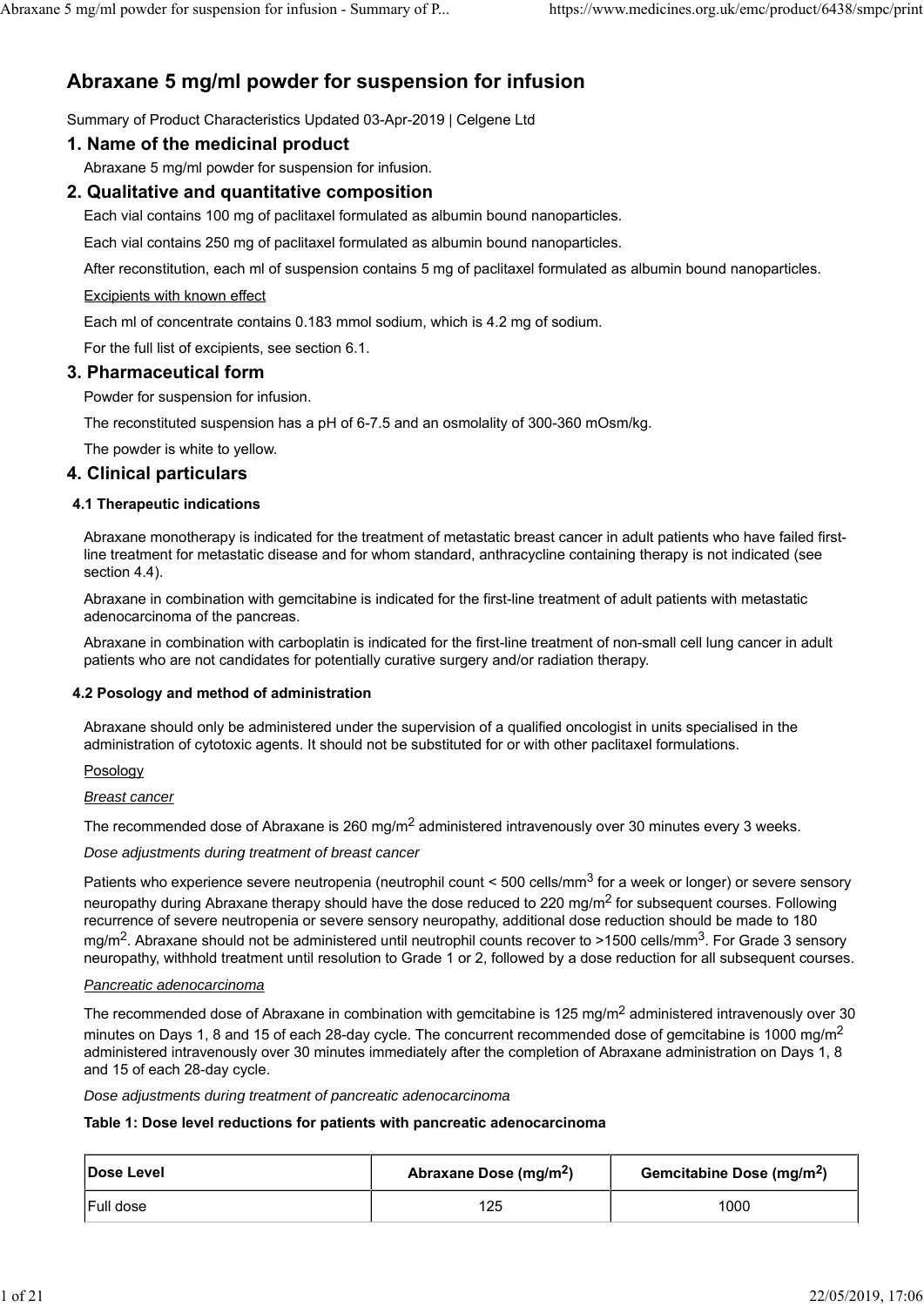| 1 <sup>st</sup> dose level reduction  | 100                   | 800                   |
|---------------------------------------|-----------------------|-----------------------|
| 2 <sup>nd</sup> dose level reduction  | 75                    | 600                   |
| If additional dose reduction required | Discontinue treatment | Discontinue treatment |

### **Table 2: Dose modifications for neutropenia and/or thrombocytopenia at the start of a cycle or within a cycle for patients with pancreatic adenocarcinoma**

| <b>Cycle Day</b> | <b>ANC count</b><br>(cells/mm <sup>3</sup> )            |            | Platelet count (cells/mm <sup>3</sup> ) | <b>Abraxane Dose</b>                                                     | Gemcitabine<br><b>Dose</b> |
|------------------|---------------------------------------------------------|------------|-----------------------------------------|--------------------------------------------------------------------------|----------------------------|
| Day 1            | < 1500                                                  | <b>OR</b>  | < 100,000                               | Delay doses until recovery                                               |                            |
| Day 8            | ≥ 500 but < 1000                                        | 0R         | $\geq 50,000$ but < 75,000              | Reduce doses 1 dose level                                                |                            |
|                  | < 500                                                   | <b>OR</b>  | < 50,000                                | Withhold doses                                                           |                            |
|                  | Day 15: If Day 8 doses were given without modification: |            |                                         |                                                                          |                            |
|                  |                                                         |            |                                         | Treat with Day 8 dose level and follow with<br><b>WBC Growth Factors</b> |                            |
| <b>Day 15</b>    | $≥ 500$ but < 1000                                      | <b>OR</b>  | $\geq 50,000$ but < 75,000              | <b>OR</b>                                                                |                            |
|                  |                                                         |            |                                         | Reduce doses 1 dose level from Day 8<br>doses                            |                            |
|                  | < 500                                                   | <b>OR</b>  | < 50,000                                | Withhold doses                                                           |                            |
|                  | Day 15: If Day 8 doses were reduced:                    |            |                                         |                                                                          |                            |
|                  |                                                         |            |                                         | Return to the Day 1 dose levels and follow<br>with WBC Growth Factors    |                            |
| <b>Day 15</b>    | $\geq 1000$                                             | <b>AND</b> | $\geq 75,000$                           | <b>OR</b>                                                                |                            |
|                  |                                                         |            |                                         | Treat with same doses as Day 8                                           |                            |
|                  |                                                         |            |                                         | Treat with Day 8 dose levels and follow<br>with WBC Growth Factors       |                            |
|                  | $\geq 500$ but < 1000                                   | <b>OR</b>  | $≥ 50,000$ but < 75,000                 | OR.                                                                      |                            |
|                  |                                                         |            |                                         | Reduce doses 1 dose level from Day 8<br>doses                            |                            |
|                  | < 500                                                   | <b>OR</b>  | < 50,000                                | Withhold doses                                                           |                            |
|                  | Day 15: IF Day 8 doses were withheld:                   |            |                                         |                                                                          |                            |
|                  |                                                         |            |                                         | Return to Day 1 dose levels and follow with<br><b>WBC Growth Factors</b> |                            |
| <b>Day 15</b>    | $\geq 1000$                                             | <b>AND</b> | $\geq 75,000$                           | 0 <sub>R</sub>                                                           |                            |
|                  |                                                         |            |                                         | Reduce doses 1 dose level from Day 1<br>doses                            |                            |
|                  |                                                         |            |                                         | Reduce 1 dose level and follow with WBC<br><b>Growth Factors</b>         |                            |
|                  | ≥ 500 but < 1000                                        | <b>OR</b>  | ≥ 50,000 but < 75,000                   | <b>OR</b>                                                                |                            |
|                  |                                                         |            |                                         | Reduce doses 2 dose levels from Day 1<br>doses                           |                            |
|                  | < 500                                                   | <b>OR</b>  | < 50,000                                | Withhold doses                                                           |                            |

Abbreviations: ANC=Absolute Neutrophil Count; WBC=white blood cell

**Table 3: Dose modifications for other adverse drug reactions in patients with pancreatic adenocarcinoma**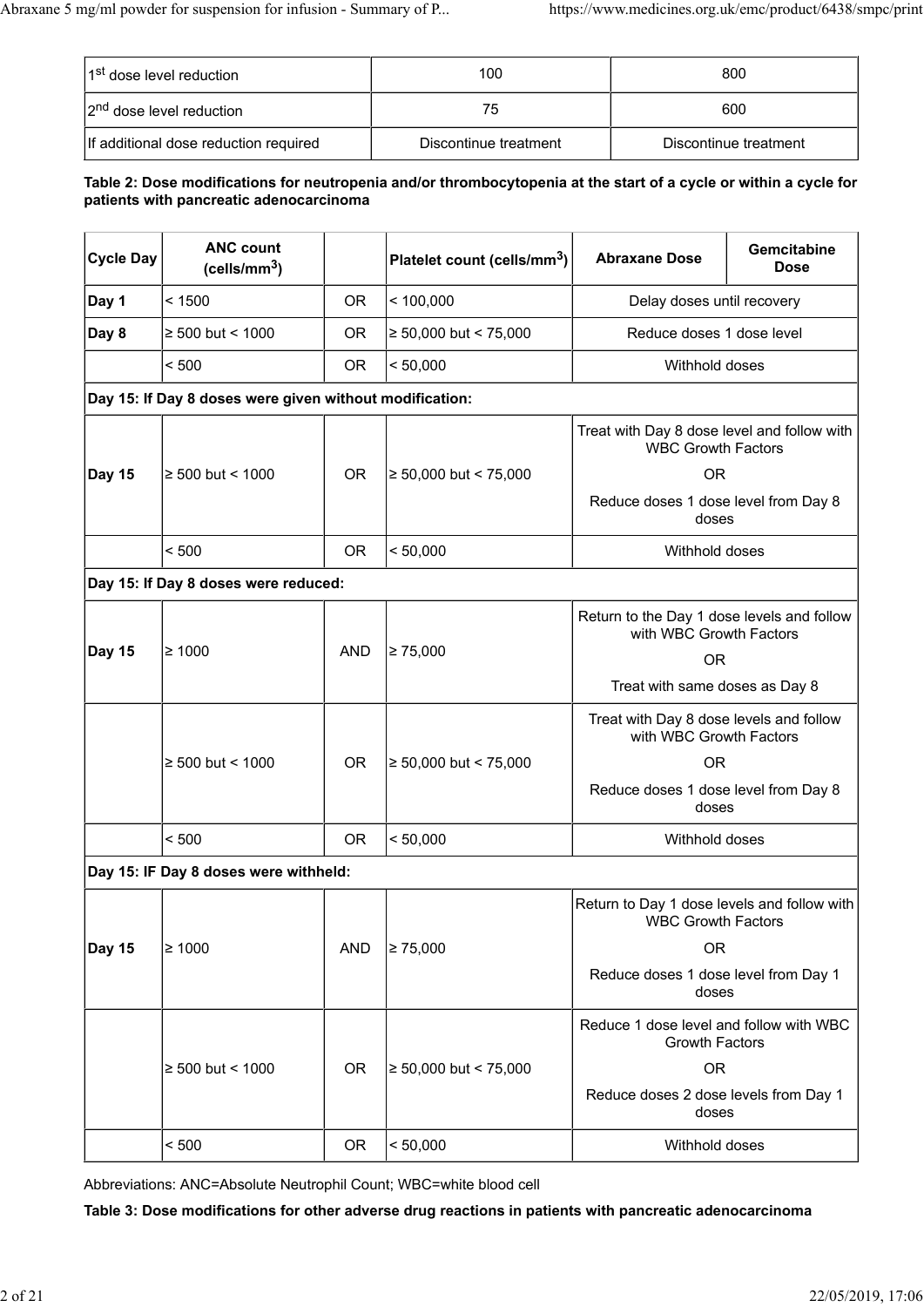| <b>Adverse Drug Reaction (ADR)</b>                                  | <b>Abraxane Dose</b>                                                                            | <b>Gemcitabine Dose</b>                                                                                  |
|---------------------------------------------------------------------|-------------------------------------------------------------------------------------------------|----------------------------------------------------------------------------------------------------------|
| Febrile Neutropenia:<br>Grade 3 or 4                                |                                                                                                 | Withhold doses until fever resolves and ANC $\geq$ 1500; resume at next lower dose<br>level <sup>a</sup> |
| <b>Peripheral Neuropathy:</b><br>Grade 3 or 4                       | Withhold dose until improves to $\leq$ Grade<br>1; resume at next lower dose level <sup>a</sup> | Treat with same dose                                                                                     |
| <b>Cutaneous Toxicity:</b><br>Grade 2 or 3                          |                                                                                                 | Reduce to next lower dose level <sup>a</sup> ; discontinue treatment if ADR persists                     |
| <b>Gastrointestinal Toxicity:</b><br>Grade 3 mucositis or diarrhoea | Withhold doses until improves to $\leq$ Grade 1; resume at next lower dose level <sup>a</sup>   |                                                                                                          |

### a. See Table 1 for dose level reductions

#### *Non-small cell lung cancer:*

The recommended dose of Abraxane is 100 mg/m<sup>2</sup> administered as an intravenous infusion over 30 minutes on Days 1, 8 and 15 of each 21-day cycle. The recommended dose of carboplatin is AUC = 6 mg•min/mL on Day 1 only of each 21 day cycle, beginning immediately after the end of Abraxane administration.

### *Dose adjustments during treatment of non-small cell lung cancer:*

Abraxane should not be administered on Day 1 of a cycle until absolute neutrophil count (ANC) is ≥1500 cells/mm<sup>3</sup> and platelet count is ≥100,000 cells/mm<sup>3</sup>. For each subsequent weekly dose of Abraxane, patients must have an ANC ≥500 cells/mm<sup>3</sup> and platelets >50,000 cells/mm<sup>3</sup> or the dose is to be withheld until counts recover. When counts recover, resume dosing the following week according to the criteria in Table 4. Reduce subsequent dose only if criteria in Table 4 are met.

### **Table 4: Dose reductions for haematologic toxicities in patients with non-small cell lung cancer**

| <b>Haematologic Toxicity</b>                                                                                | <b>Occurrence</b> | Dose of Abraxane<br>(mg/m <sup>2</sup> ) <sup>1</sup> | Dose of carboplatin<br>$(AUC mg\cdot min/mL)^1$ |
|-------------------------------------------------------------------------------------------------------------|-------------------|-------------------------------------------------------|-------------------------------------------------|
| Nadir ANC <500/mm <sup>3</sup> with neutropenic fever ><br>l38°C                                            | First             | 75                                                    | 4.5                                             |
| OR.<br>Delay of next cycle due to persistent<br>neutropenia <sup>2</sup> (Nadir ANC <1500/mm <sup>3</sup> ) | Second            | 50                                                    | 3.0                                             |
| OR.                                                                                                         | <b>Third</b>      | Discontinue Treatment                                 |                                                 |
| $N$ adir ANC <500/mm <sup>3</sup> for > 1 week                                                              |                   |                                                       |                                                 |
|                                                                                                             | First             | 75                                                    | 4.5                                             |
| Nadir platelets <50,000/mm <sup>3</sup>                                                                     | Second            | Discontinue Treatment                                 |                                                 |

1On Day 1 of the 21-day cycle reduce the dose of Abraxane and carboplatin simultaneously. On Days 8 or 15 of the 21 day cycle reduce the dose of Abraxane; reduce the dose of carboplatin in the subsequent cycle.

2Maximum of 7 days post scheduled Day 1 dose of next cycle.

For Grade 2 or 3 cutaneous toxicity, Grade 3 diarrhoea, or Grade 3 mucositis, interrupt treatment until the toxicity improves to ≤ Grade 1, then restart treatment according to the guidelines in Table 5. For ≥ Grade 3 peripheral neuropathy, withhold treatment until resolution to ≤ Grade 1. Treatment may be resumed at the next lower dose level in subsequent cycles according to the guidelines in Table 5. For any other Grade 3 or 4 non-haematologic toxicity, interrupt treatment until the toxicity improves to ≤ Grade 2, then restart treatment according to the guidelines in Table 5.

#### **Table 5: Dose reductions for non-haematologic toxicities in patients with non-small cell lung cancer**

| Non-haematologic Toxicity | <b>Occurrence</b> | Dose of Abraxane                  | Dose of carboplatin      |
|---------------------------|-------------------|-----------------------------------|--------------------------|
|                           |                   | (mg/m <sup>2</sup> ) <sup>1</sup> | $(AUC mg\cdot min/mL)^1$ |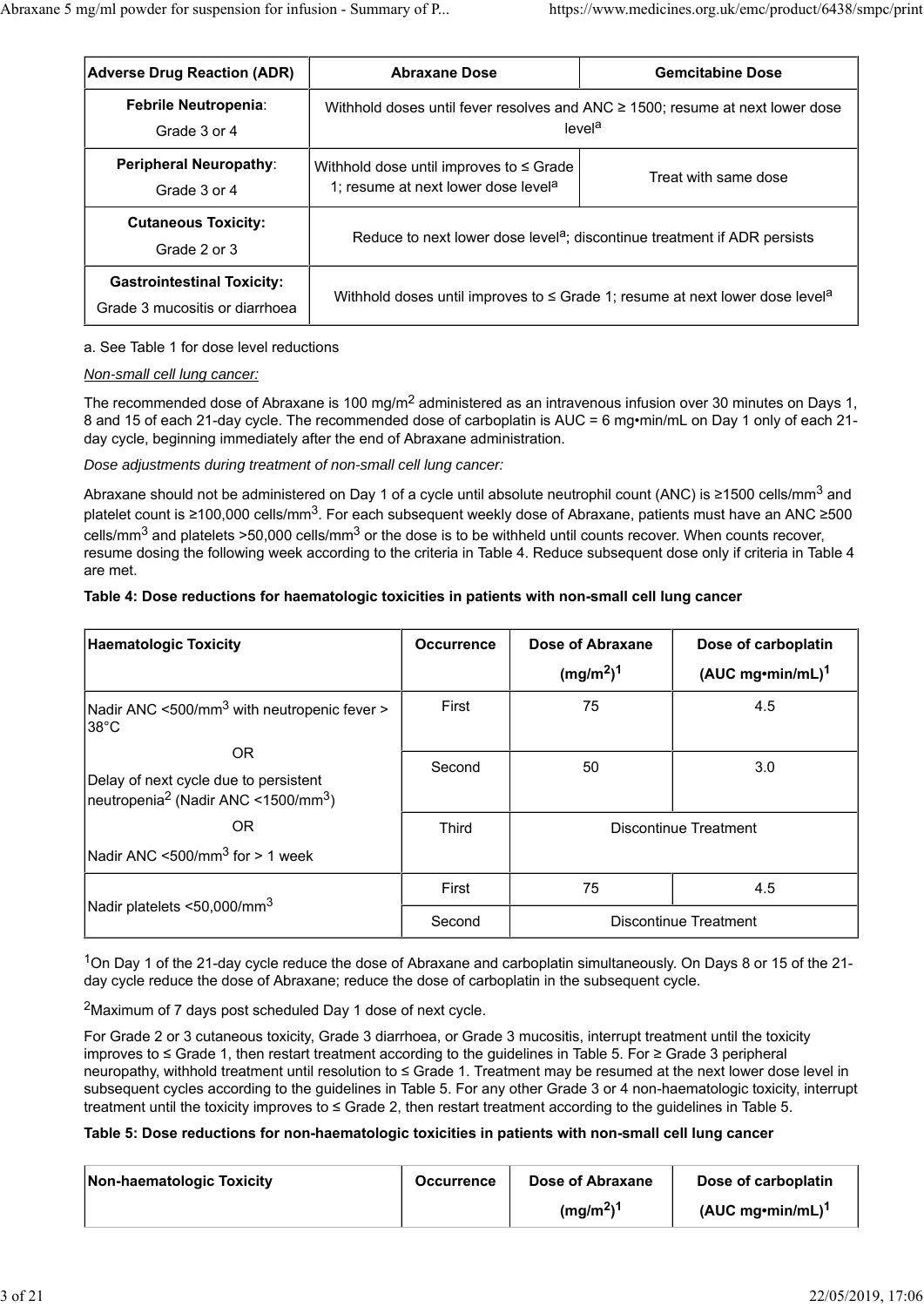| Grade 2 or 3 cutaneous toxicity                         | First  | 75 | 4.5                   |
|---------------------------------------------------------|--------|----|-----------------------|
| lGrade 3 diarrhoea                                      |        |    |                       |
| lGrade 3 mucositis                                      | Second | 50 | 3.0                   |
| $\geq$ Grade 3 peripheral neuropathy                    |        |    |                       |
| Any other Grade 3 or 4 non-haematologic<br>toxicity     | Third  |    | Discontinue Treatment |
| Grade 4 cutaneous toxicity, diarrhoea, or<br>lmucositis | First  |    | Discontinue Treatment |

 $1$ On Day 1 of the 21-day cycle reduce the dose of Abraxane and carboplatin simultaneously. On Days 8 or 15 of the 21day cycle reduce the dose of Abraxane; reduce the dose of carboplatin in the subsequent cycle.

#### Special populations

### *Patients with hepatic impairment*

For patients with mild hepatic impairment (total bilirubin > 1 to ≤ 1.5 x ULN and aspartate aminotransferase [AST] ≤ 10 x ULN), no dose adjustments are required, regardless of indication. Treat with same doses as patients with normal hepatic function.

For metastatic breast cancer patients and non-small cell lung cancer patients with moderate to severe hepatic impairment (total bilirubin > 1.5 to ≤ 5 x ULN and AST ≤ 10 x ULN), a 20% reduction in dose is recommended. The reduced dose may be escalated to the dose for patients with normal hepatic function if the patient is tolerating the treatment for at least two cycles (see sections 4.4 and 5.2).

For patients with metastatic adenocarcinoma of the pancreas that have moderate to severe hepatic impairment, there are insufficient data to permit dosage recommendations (see sections 4.4 and 5.2).

For patients with total bilirubin > 5 x ULN or AST > 10 x ULN, there are insufficient data to permit dosage recommendations regardless of indication (see sections 4.4 and 5.2).

#### *Patients with renal impairment*

Adjustment of the starting Abraxane dose is not required for patients with mild to moderate renal impairment (estimated creatinine clearance ≥30 to <90 ml/min). There are insufficient data available to recommend dose modifications of Abraxane in patients with severe renal impairment or end stage renal disease (estimated creatinine clearance <30 ml/min) (see section 5.2).

#### *Older people*

No additional dosage reductions, other than those for all patients, are recommended for patients 65 years and older.

Of the 229 patients in the randomized study who received Abraxane monotherapy for breast cancer, 13% were at least 65 years of age and < 2% were 75 years and older. No toxicities occurred notably more frequently among patients at least 65 years of age who received Abraxane. However, a subsequent analysis in 981 patients receiving Abraxane monotherapy for metastatic breast cancer, of which 15% were ≥ 65 years old and 2% were ≥ 75 years old, showed a higher incidence of epistaxis, diarrhoea, dehydration, fatigue and peripheral oedema in patients ≥ 65 years.

Of the 421 patients with pancreatic adenocarcinoma in the randomized study who received Abraxane in combination with gemcitabine, 41% were 65 years and older and 10% were 75 years and older. In patients aged 75 years and older who received Abraxane and gemcitabine, there was a higher incidence of serious adverse reactions and adverse reactions that led to treatment discontinuation (see section 4.4). Patients with pancreatic adenocarcinoma aged 75 years and older should be carefully assessed before treatment is considered (see section 4.4).

Of the 514 patients with non-small cell lung cancer in the randomized study who received Abraxane in combination with carboplatin, 31% were 65 years or older and 3.5% were 75 years or older. Myelosuppression events, peripheral neuropathy events, and arthralgia were more frequent in patients 65 years or older compared to patients younger than 65 years of age. There is limited experience of Abraxane/carboplatin use in patients 75 years or older.

Pharmacokinetic/pharmacodynamic modelling using data from 125 patients with advanced solid tumours indicates that patients ≥ 65 years of age may be more susceptible to development of neutropenia within the first treatment cycle.

#### *Paediatric population*

The safety and efficacy of Abraxane in children and adolescents aged 0-17 years has not been established. There is no relevant use of Abraxane in the paediatric population in the indication of metastatic breast cancer or pancreatic adenocarcinoma or non-small cell lung cancer.

#### Method of administration

Administer reconstituted Abraxane suspension intravenously using an infusion set incorporating a 15 µm filter. Following administration, it is recommended that the intravenous line be flushed with sodium chloride 9 mg/ml (0.9%) solution for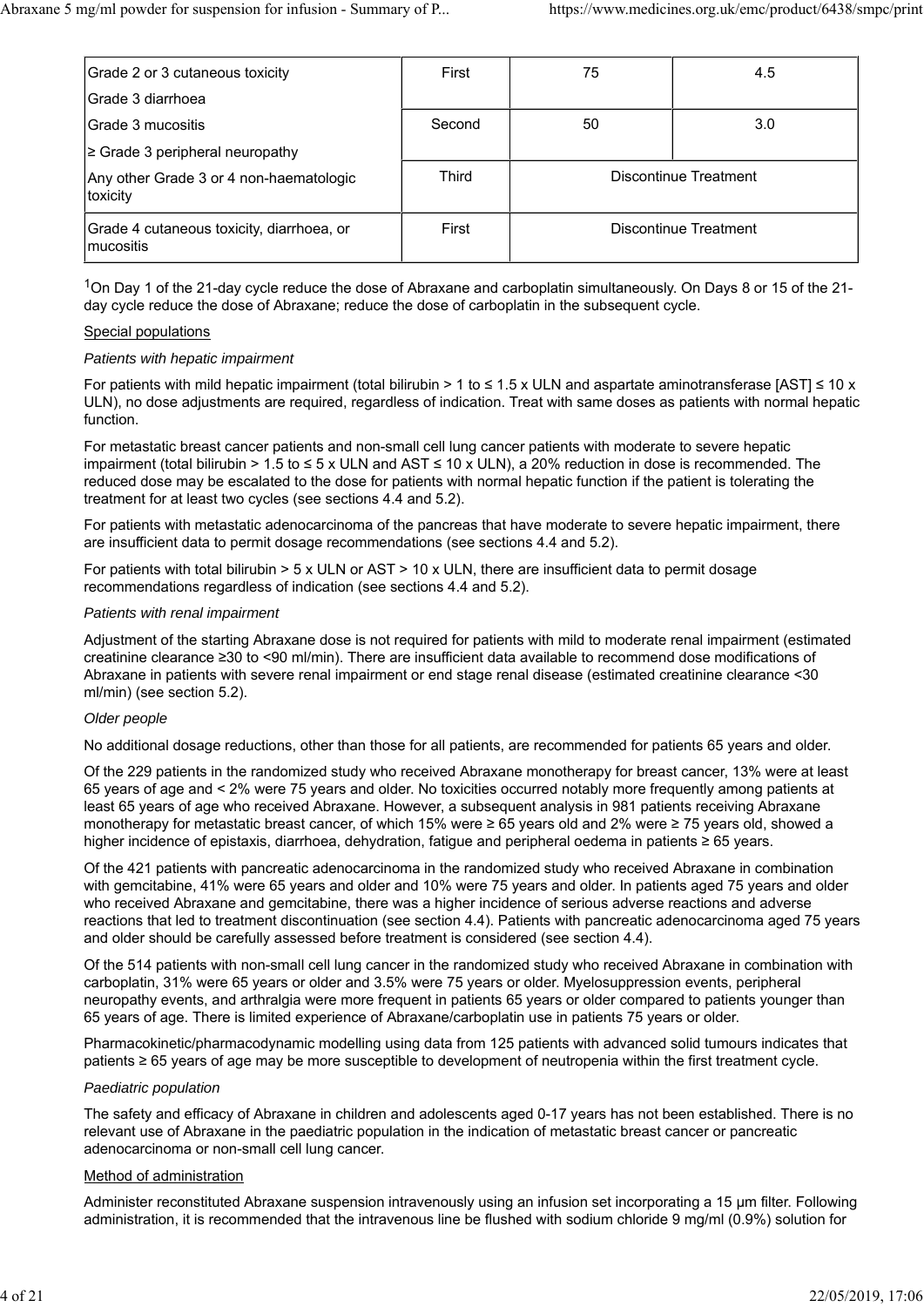injection to ensure administration of the complete dose.

For instructions on reconstitution of the medicinal product before administration, see section 6.6.

#### **4.3 Contraindications**

Hypersensitivity to the active substance or to any of the excipients listed in section 6.1.

Lactation (see section 4.6).

Patients who have baseline neutrophil counts <1500 cells/mm3.

#### **4.4 Special warnings and precautions for use**

Abraxane is an albumin-bound nanoparticle formulation of paclitaxel, which may have substantially different pharmacological properties compared to other formulations of paclitaxel (see sections 5.1 and 5.2). It should not be substituted for or with other paclitaxel formulations.

#### Hypersensitivity

Rare occurrences of severe hypersensitivity reactions, including very rare events of anaphylactic reactions with fatal outcome, have been reported. If a hypersensitivity reaction occurs, the medicinal product should be discontinued immediately, symptomatic treatment should be initiated, and the patient should not be rechallenged with paclitaxel.

### Haematology

Bone marrow suppression (primarily neutropenia) occurs frequently with Abraxane. Neutropenia is dose-dependent and a dose-limiting toxicity. Frequent monitoring of blood cell counts should be performed during Abraxane therapy. Patients should not be retreated with subsequent cycles of Abraxane until neutrophils recover to >1500 cells/mm<sup>3</sup> and platelets recover to  $>100,000$  cells/mm<sup>3</sup> (see section 4.2).

### Neuropathy

Sensory neuropathy occurs frequently with Abraxane, although development of severe symptoms is less common. The occurrence of Grade 1 or 2 sensory neuropathy does not generally require dose reduction. When Abraxane is used as monotherapy, if Grade 3 sensory neuropathy develops, treatment should be withheld until resolution to Grade 1 or 2 followed by a dose reduction for all subsequent courses of Abraxane is recommended (see section 4.2). For combination use of Abraxane and gemcitabine, if Grade 3 or higher peripheral neuropathy develops, withhold Abraxane; continue treatment with gemcitabine at the same dose. Resume Abraxane at reduced dose when peripheral neuropathy improves to Grade 0 or 1 (see section 4.2). For combination use of Abraxane and carboplatin, if Grade 3 or higher peripheral neuropathy develops, treatment should be withheld until improvement to Grade 0 or 1 followed by a dose reduction for all subsequent courses of Abraxane and carboplatin (see section 4.2).

#### Sepsis

Sepsis was reported at a rate of 5% in patients with or without neutropenia who received Abraxane in combination with gemcitabine. Complications due to the underlying pancreatic cancer, especially biliary obstruction or presence of biliary stent, were identified as significant contributing factors. If a patient becomes febrile (regardless of neutrophil count), initiate treatment with broad spectrum antibiotics. For febrile neutropenia, withhold Abraxane and gemcitabine until fever resolves and ANC ≥ 1500 cells/mm<sup>3</sup>, then resume treatment at reduced dose levels (see section 4.2).

#### **Pneumonitis**

Pneumonitis occurred in 1% of patients when Abraxane was used as monotherapy and in 4% of patients when Abraxane was used in combination with gemcitabine. Closely monitor all patients for signs and symptoms of pneumonitis. After ruling out infectious etiology and upon making a diagnosis of pneumonitis, permanently discontinue treatment with Abraxane and gemcitabine and promptly initiate appropriate treatment and supportive measures (see section 4.2).

#### Hepatic impairment

Because the toxicity of paclitaxel can be increased with hepatic impairment, administration of Abraxane in patients with hepatic impairment should be performed with caution. Patients with hepatic impairment may be at increased risk of toxicity, particularly from myelosuppression; such patients should be closely monitored for development of profound myelosuppression.

Abraxane is not recommended in patients that have total bilirubin > 5 x ULN or AST > 10 x ULN. In addition, Abraxane is not recommended in patients with metastatic adenocarcinoma of the pancreas that have moderate to severe hepatic impairment (total bilirubin > 1.5 x ULN and AST  $\leq$  10 x ULN) (see section 5.2).

#### **Cardiotoxicity**

Rare reports of congestive heart failure and left ventricular dysfunction have been observed among individuals receiving Abraxane. Most of the individuals were previously exposed to cardiotoxic medicinal products such as anthracyclines, or had underlying cardiac history. Thus patients receiving Abraxane should be vigilantly monitored by physicians for the occurrence of cardiac events.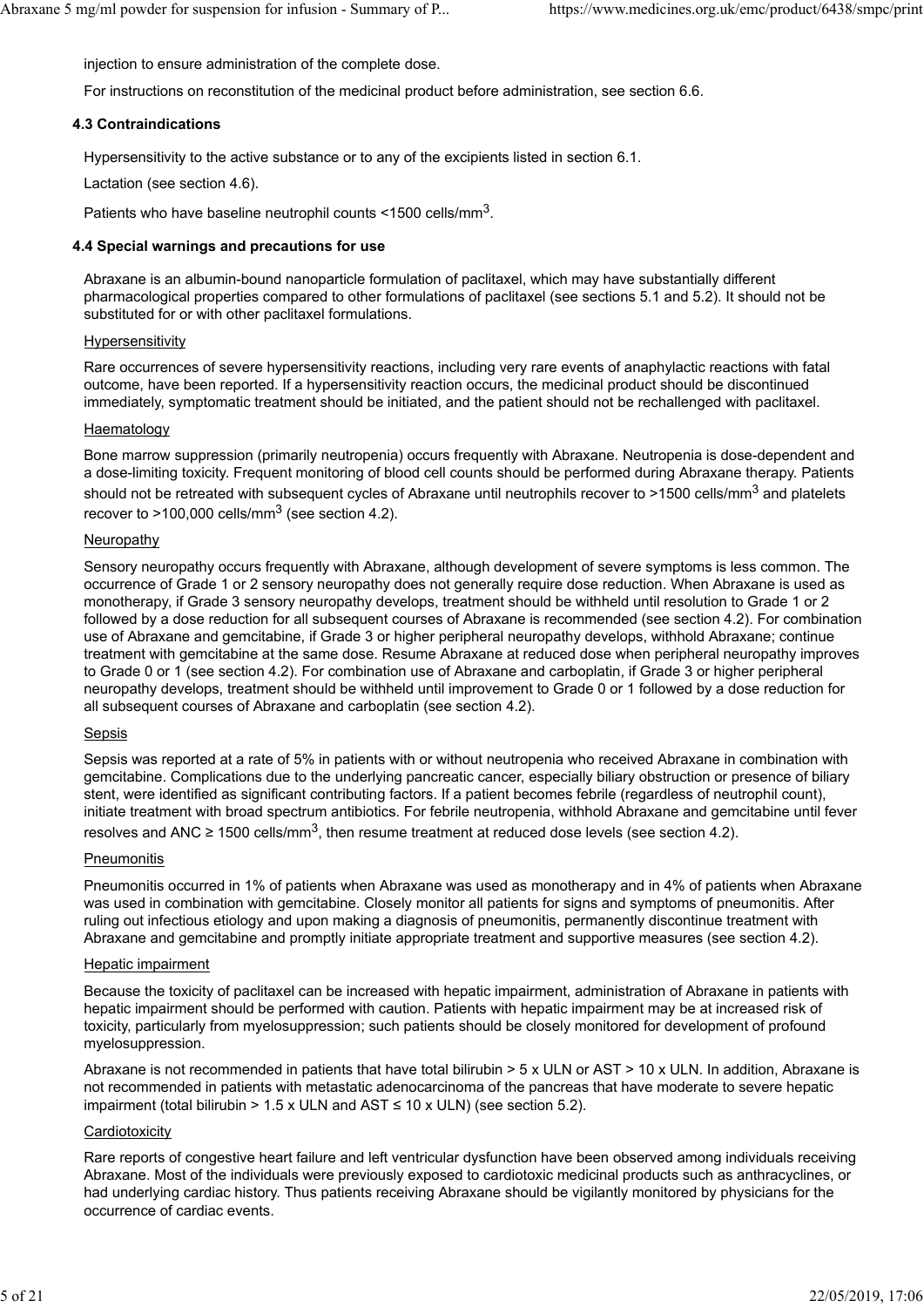### CNS metastases

The effectiveness and safety of Abraxane in patients with central nervous system (CNS) metastases has not been established. CNS metastases are generally not well controlled by systemic chemotherapy.

#### Gastrointestinal symptoms

If patients experience nausea, vomiting and diarrhoea following the administration of Abraxane, they may be treated with commonly used anti-emetics and constipating agents.

### Patients 75 years and older

For patients of 75 years and older, no benefit for the combination treatment of Abraxane and gemcitabine in comparison to gemcitabine monotherapy has been demonstrated. In the very elderly (≥75 years) who received Abraxane and gemcitabine, there was a higher incidence of serious adverse reactions and adverse reactions that led to treatment discontinuation including haematologic toxicities, peripheral neuropathy, decreased appetite and dehydration. Patients with pancreatic adenocarcinoma aged 75 years and older should be carefully assessed for their ability to tolerate Abraxane in combination with gemcitabine with special consideration to performance status, co-morbidities and increased risk of infections (see section 4.2 and 4.8).

### **Other**

Although limited data is available, no clear benefit in terms of prolonged overall survival has been demonstrated in pancreatic adenocarcinoma patients with normal CA 19-9 levels prior to start of treatment with Abraxane and gemcitabine (see section 5.1).

Erlotinib should not be coadministered with Abraxane plus gemcitabine (see section 4.5).

#### **Excipients**

When reconstituted, each ml of Abraxane concentrate contains 0.183 mmol sodium, which is 4.2 mg of sodium. To be taken into consideration by patients on a controlled sodium diet.

### **4.5 Interaction with other medicinal products and other forms of interaction**

The metabolism of paclitaxel is catalysed, in part, by cytochrome P450 isoenzymes CYP2C8 and CYP3A4 (see section 5.2). Therefore, in the absence of a PK drug-drug interaction study, caution should be exercised when administering paclitaxel concomitantly with medicines known to inhibit either CYP2C8 or CYP3A4 (e.g. ketoconazole and other imidazole antifungals, erythromycin, fluoxetine, gemfibrozil, clopidogrel, cimetidine, ritonavir, saquinavir, indinavir, and nelfinavir) because toxicity of paclitaxel may be increased due to higher paclitaxel exposure. Administering paclitaxel concomitantly with medicines known to induce either CYP2C8 or CYP3A4 (e.g. rifampicin, carbamazepine, phenytoin, efavirenz, nevirapine) is not recommended because efficacy may be compromised because of lower paclitaxel exposures.

Paclitaxel and gemcitabine do not share a common metabolic pathway. Paclitaxel clearance is primarily determined by CYP2C8 and CYP3A4 mediated metabolism followed by biliary excretion, while gemcitabine is inactivated by cytidine deaminase followed by urinary excretion. Pharmacokinetic interactions between Abraxane and gemcitabine have not been evaluated in humans.

A pharmacokinetic study was conducted with Abraxane and carboplatin in non-small cell lung cancer patients. There were no clinically relevant pharmacokinetic interactions between Abraxane and carboplatin.

Abraxane is indicated as monotherapy for breast cancer, in combination with gemcitabine for pancreatic adenocarcinoma, or in combination with carboplatin for non-small cell lung cancer (see section 4.1). Abraxane should not be used in combination with other anticancer agents.

#### **4.6 Fertility, pregnancy and lactation**

#### Contraception in males and females

Women of childbearing potential should use effective contraception during treatment and up to 1 month after receiving treatment with Abraxane. Male patients treated with Abraxane are advised to use effective contraception and to avoid fathering a child during and up to six months after treatment.

#### **Pregnancy**

There are very limited data on the use of paclitaxel in human pregnancy. Paclitaxel is suspected to cause serious birth defects when administered during pregnancy. Studies in animals have shown reproductive toxicity (see section 5.3). Women of childbearing potential should have a pregnancy test prior to starting treatment with Abraxane. Abraxane should not be used in pregnancy, and in women of childbearing potential not using effective contraception, unless the clinical condition of the mother requires treatment with paclitaxel.

#### Breast-feeding

Paclitaxel and/or its metabolites were excreted into the milk of lactating rats (see section 5.3). It is not known if paclitaxel is excreted in human milk. Because of potential serious adverse reactions in breast-feeding infants, Abraxane is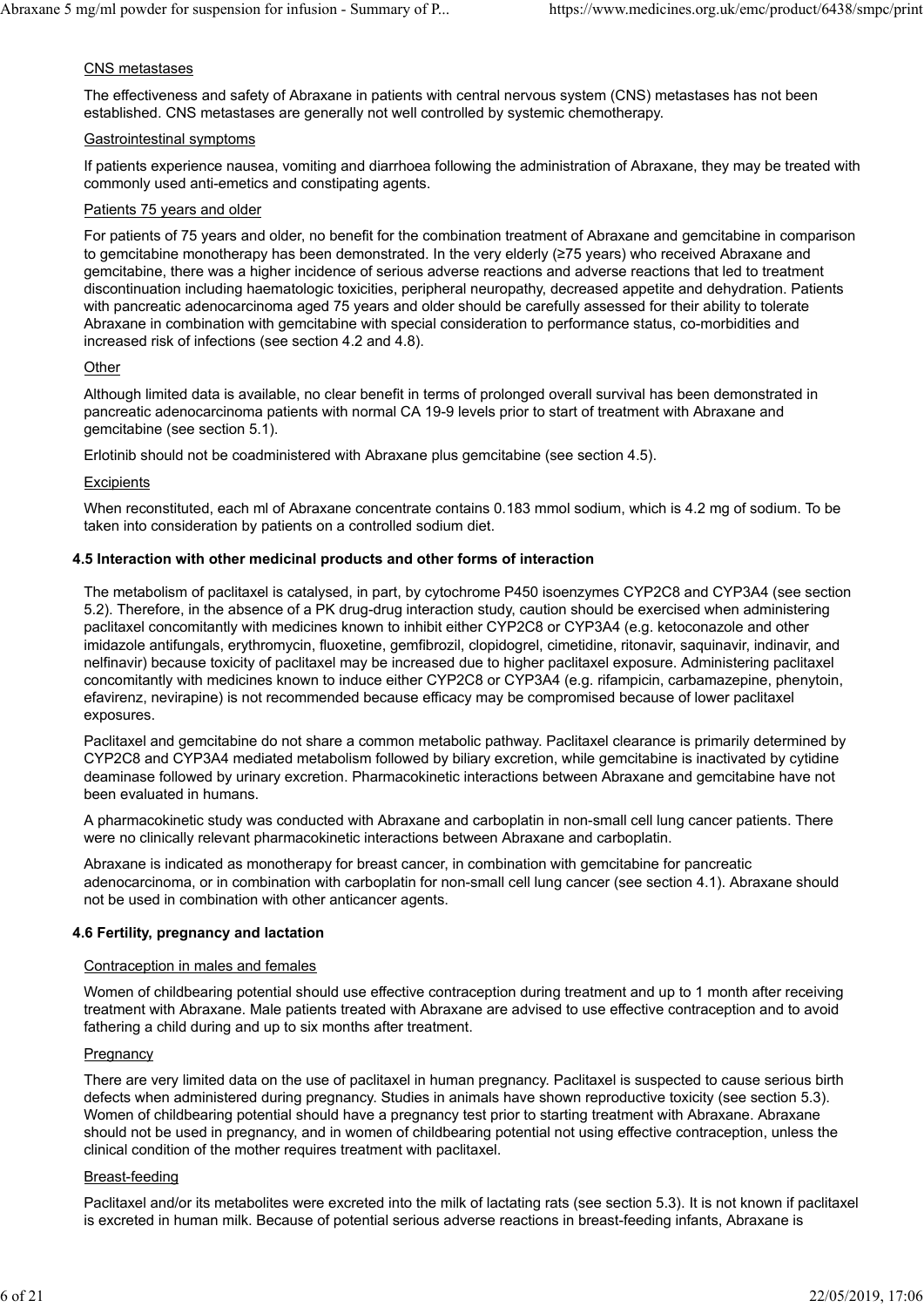contraindicated during lactation. Breast-feeding must be discontinued for the duration of therapy.

#### **Fertility**

Abraxane induced infertility in male rats (see section 5.3). Based on findings in animals, male and female fertility may be compromised. Male patients should seek advice on conservation of sperm prior to treatment because of the possibility of irreversible infertility due to therapy with Abraxane.

### **4.7 Effects on ability to drive and use machines**

Abraxane has minor or moderate influence on the ability to drive and use machines. Abraxane may cause adverse reactions such as tiredness (very common) and dizziness (common) that may affect the ability to drive and use machinery. Patients should be advised not to drive and use machines if they feel tired or dizzy.

### **4.8 Undesirable effects**

#### Summary of the safety profile

The most common clinically significant adverse reactions associated with the use of Abraxane have been neutropenia, peripheral neuropathy, arthralgia/myalgia and gastrointestinal disorders.

The frequencies of adverse reactions associated with the administration of Abraxane are listed in Table 6 (Abraxane as monotherapy) and Table 7 (Abraxane in combination with gemcitabine), and Table 9 (Abraxane in combination with carboplatin).

Frequencies are defined as: very common (≥1/10), common (≥1/100 to <1/10), uncommon (≥1/1000 to <1/100), rare (≥1/10,000 to <1/1000), very rare (<1/10,000). Within each frequency grouping, adverse reactions are presented in order of decreasing seriousness.

### Breast cancer (Abraxane administered as monotherapy)

#### *Tabulated list of adverse reactions*

Table 6 lists adverse reactions associated with the administration of Abraxane to patients from studies in which Abraxane has been administered as monotherapy at any dose in any indication ( $N = 789$ ).

### **Table 6: Adverse reactions reported with Abraxane monotherapy at any dose in clinical studies**

|                                                                                | Common: Infection, urinary tract infection, folliculitis, upper respiratory tract infection,<br>candidiasis, sinusitis                                                                                                                                  |  |  |
|--------------------------------------------------------------------------------|---------------------------------------------------------------------------------------------------------------------------------------------------------------------------------------------------------------------------------------------------------|--|--|
| Infections and infestations                                                    | Uncommon: Oral candidiasis, nasopharyngitis, cellulitis, herpes simplex, viral infection,<br>pneumonia, catheter-related infection, fungal infection, herpes zoster, injection site<br>infection, sepsis <sup>2</sup> , neutropenic sepsis <sup>2</sup> |  |  |
| Neoplasms benign,<br>malignant and unspecified<br>(including cysts and polyps) | Uncommon: Metastatic pain, tumour necrosis                                                                                                                                                                                                              |  |  |
| Blood and lymphatic system                                                     | Very common: Neutropenia, anaemia, leukopenia, thrombocytopenia, lymphopenia,<br>bone marrow suppression                                                                                                                                                |  |  |
| disorders                                                                      | Common: Febrile neutropenia                                                                                                                                                                                                                             |  |  |
|                                                                                | Rare: Pancytopenia                                                                                                                                                                                                                                      |  |  |
|                                                                                | Uncommon <sup>1</sup> : Hypersensitivity                                                                                                                                                                                                                |  |  |
| Immune system disorders                                                        | Rare: Severe hypersensitivity                                                                                                                                                                                                                           |  |  |
|                                                                                | Very common: Anorexia                                                                                                                                                                                                                                   |  |  |
| Metabolism and nutrition                                                       | Common: Dehydration, decreased appetite, hypokalaemia                                                                                                                                                                                                   |  |  |
| disorders                                                                      | Uncommon: Hypophosphataemia, fluid retention, hypoalbuminaemia, polydipsia,<br>hyperglycaemia, hypocalcaemia, hypoglycaemia, hyponatraemia                                                                                                              |  |  |
|                                                                                | Common: Insomnia, depression, anxiety                                                                                                                                                                                                                   |  |  |
| Psychiatric disorders                                                          | Uncommon: Restlessness                                                                                                                                                                                                                                  |  |  |
|                                                                                | Very common: Peripheral neuropathy, neuropathy, hypoaesthesia, paraesthesia                                                                                                                                                                             |  |  |
| Nervous system disorders                                                       | Common: Peripheral sensory neuropathy, headache, dysgeusia, dizziness, peripheral<br>motor neuropathy, ataxia, sensory disturbance, somnolence                                                                                                          |  |  |
|                                                                                |                                                                                                                                                                                                                                                         |  |  |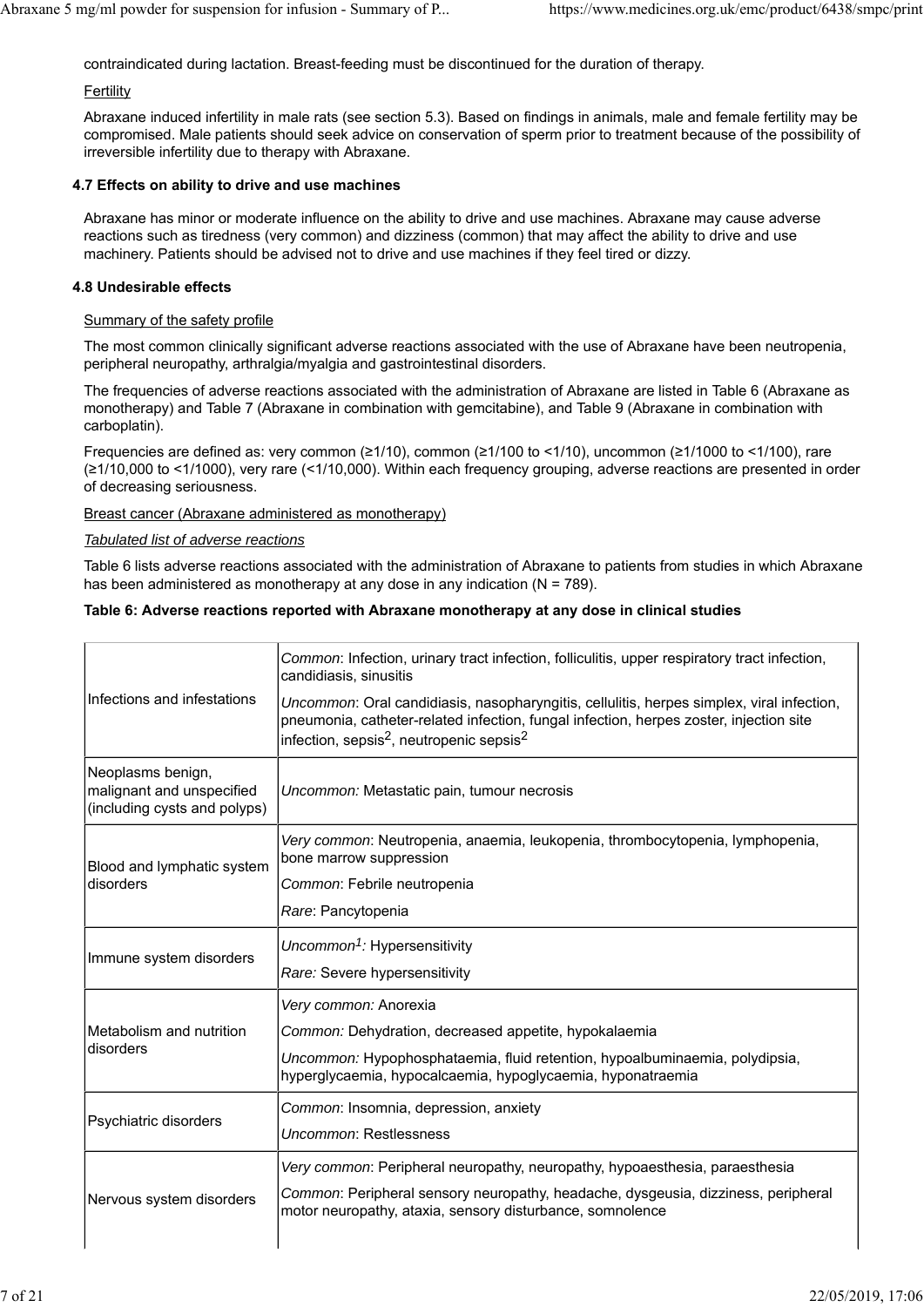|                                                                      | Uncommon: Polyneuropathy, areflexia, dyskinesia, hyporeflexia, neuralgia, sensory loss,<br>syncope, postural dizziness, neuropathic pain, tremor                                                                                                                                                                                                                                         |
|----------------------------------------------------------------------|------------------------------------------------------------------------------------------------------------------------------------------------------------------------------------------------------------------------------------------------------------------------------------------------------------------------------------------------------------------------------------------|
|                                                                      | Common: Increased lacrimation, blurred vision, dry eye, keratoconjunctivitis sicca,<br>madarosis                                                                                                                                                                                                                                                                                         |
| Eye disorders                                                        | Uncommon: Eye irritation, eye pain, abnormal vision, reduced visual acuity,<br>conjunctivitis, visual disturbance, eye pruritus, keratitis                                                                                                                                                                                                                                               |
|                                                                      | Rare: Cystoid macular oedema <sup>2</sup>                                                                                                                                                                                                                                                                                                                                                |
| Ear and labyrinth disorders                                          | Common: Vertigo                                                                                                                                                                                                                                                                                                                                                                          |
|                                                                      | Uncommon: Ear pain, tinnitus                                                                                                                                                                                                                                                                                                                                                             |
|                                                                      | Common: Tachycardia, arrhythmia, supraventricular tachycardia                                                                                                                                                                                                                                                                                                                            |
| Cardiac disorders                                                    | Rare: bradycardia, cardiac arrest, left ventricular dysfunction, congestive heart failure,<br>atrioventricular block <sup>2</sup>                                                                                                                                                                                                                                                        |
|                                                                      | Common: Flushing, hot flushes, hypertension, lymphoedema                                                                                                                                                                                                                                                                                                                                 |
| Vascular disorders                                                   | Uncommon: Hypotension, peripheral coldness, orthostatic hypotension                                                                                                                                                                                                                                                                                                                      |
|                                                                      | Rare: Thrombosis                                                                                                                                                                                                                                                                                                                                                                         |
| Respiratory, thoracic and                                            | Common: Interstitial pneumonitis <sup>3</sup> , dyspnoea, epistaxis, pharyngolaryngeal pain, cough,<br>rhinitis, rhinorrhoea                                                                                                                                                                                                                                                             |
| mediastinal disorders                                                | Uncommon: Productive cough, exertional dyspnoea, sinus congestion, decreased breath<br>sounds, pleural effusion, allergic rhinitis, hoarseness, nasal congestion, nasal dryness,<br>wheezing, pulmonary emboli, pulmonary thromboembolism                                                                                                                                                |
|                                                                      | Very common: Nausea, diarrhoea, vomiting, constipation, stomatitis                                                                                                                                                                                                                                                                                                                       |
| Gastrointestinal disorders                                           | Common: Abdominal pain, abdominal distension, upper abdominal pain, dyspepsia,<br>gastrooesophageal reflux disease, oral hypoaesthesia                                                                                                                                                                                                                                                   |
|                                                                      | Uncommon: Dysphagia, flatulence, glossodynia, dry mouth, gingival pain, loose stools,<br>oesophagitis, lower abdominal pain, mouth ulceration, oral pain, rectal haemorrhage                                                                                                                                                                                                             |
| Hepatobiliary disorders                                              | Uncommon: Hepatomegaly                                                                                                                                                                                                                                                                                                                                                                   |
|                                                                      | Very common: Alopecia, rash                                                                                                                                                                                                                                                                                                                                                              |
|                                                                      | Common: Nail disorder, pruritus, dry skin, erythema, nail pigmentation/discolouration,<br>skin hyperpigmentation, onycholysis, nail changes                                                                                                                                                                                                                                              |
| Skin and subcutaneous<br>tissue disorders                            | Uncommon: Nail bed tenderness, urticaria, skin pain, photosensitivity reaction,<br>pigmentation disorder, pruritic rash, skin disorder, hyperhidrosis, onychomadesis,<br>erythematous rash, generalised rash, dermatitis, night sweats, maculo-papular rash,<br>vitiligo, hypotrichosis, nail discomfort, generalized pruritus, macular rash, papular rash,<br>skin lesion, swollen face |
|                                                                      | Very rare: Stevens-Johnson syndrome <sup>2</sup> , toxic epidermal necrolysis <sup>2</sup>                                                                                                                                                                                                                                                                                               |
|                                                                      | Very common: Arthralgia, myalgia.                                                                                                                                                                                                                                                                                                                                                        |
| Musculoskeletal and                                                  | Common: Pain in extremity, bone pain, back pain, muscle cramps, limb pain                                                                                                                                                                                                                                                                                                                |
| connective tissue disorders                                          | Uncommon: Chest wall pain, muscular weakness, neck pain, groin pain, muscle spasms,<br>musculoskeletal pain, flank pain, limb discomfort, muscle weakness                                                                                                                                                                                                                                |
| Renal and urinary disorders                                          | Uncommon: Dysuria, pollakiuria, haematuria, nocturia, polyuria, urinary incontinence                                                                                                                                                                                                                                                                                                     |
| Reproductive system and<br>breast disorders                          | Uncommon: Breast pain                                                                                                                                                                                                                                                                                                                                                                    |
|                                                                      | Very common: Fatigue, asthenia, pyrexia                                                                                                                                                                                                                                                                                                                                                  |
| General disorders and<br>administration site conditions hyperpyrexia | Common: Peripheral oedema, mucosal inflammation, pain, rigors, oedema, weakness,<br>decreased performance status, chest pain, influenza-like illness, malaise, lethargy,                                                                                                                                                                                                                 |
|                                                                      | Uncommon: Chest discomfort, abnormal gait, swelling, injection site reaction                                                                                                                                                                                                                                                                                                             |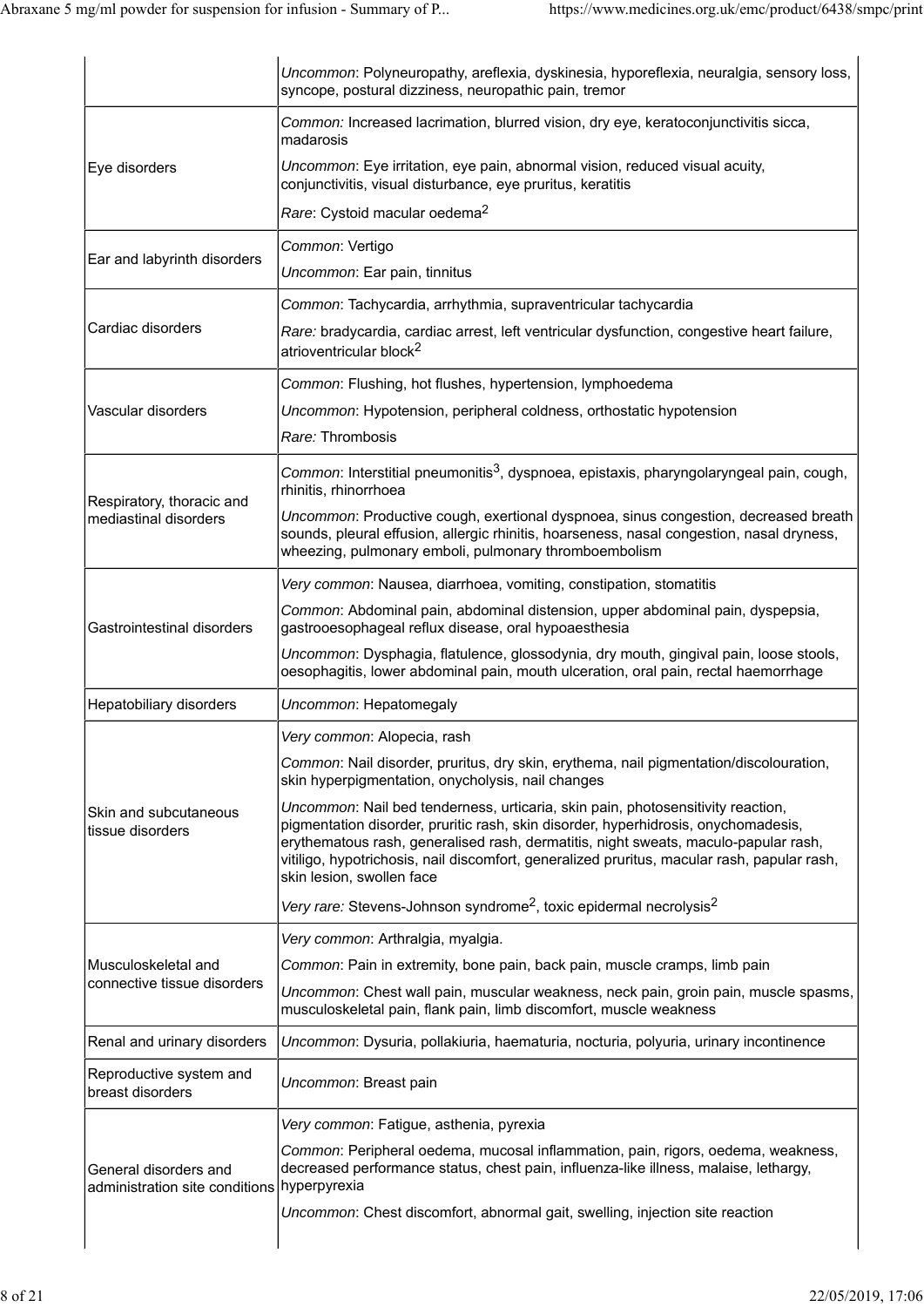|                                                   | Rare: Extravasation                                                                                                                                                                                                                                                       |
|---------------------------------------------------|---------------------------------------------------------------------------------------------------------------------------------------------------------------------------------------------------------------------------------------------------------------------------|
| Investigations                                    | Common: Decreased weight, increased alanine aminotransferase, increased aspartate<br>aminotransferase, decreased haematocrit, decreased red blood cell count, increased<br>body temperature, increased gamma-glutamyltransferase, increased blood alkaline<br>phosphatase |
|                                                   | Uncommon: Increased blood pressure, increased weight, increased blood lactate<br>dehydrogenase, increased blood creatinine, increased blood glucose, increased blood<br>phosphorus, decreased blood potassium, increased bilirubin                                        |
| Injury, poisoning and<br>procedural complications | Uncommon: Contusion<br>Rare: Radiation recall phenomenon, radiation pneumonitis                                                                                                                                                                                           |

### MedDRA = Medical Dictionary for Regulatory Activities.

SMQ = Standardized MedDRA Query; SMQ is a grouping of several MedDRA preferred terms to capture a medical concept.

<sup>1</sup> The frequency of hypersensitivity reactions is calculated based on one definitely related case in a population of 789 patients.

2 As reported in the post-marketing surveillance of Abraxane.

 $3$  The frequency of pneumonitis is calculated based on pooled data in 1310 patients in clinical trials receiving Abraxane monotherapy for breast cancer and for other indications using MedDRA SMQ Interstitial lung disease. See section 4.4.

#### *Description of selected adverse reactions*

The following are the most common and clinically relevant adverse reactions related to 229 patients with metastatic breast cancer who were treated with 260 mg/m<sup>2</sup> Abraxane once every three weeks in the pivotal phase III clinical study.

#### *Blood and lymphatic system disorders*

Neutropenia was the most notable important haematological toxicity (reported in 79% of patients), and was rapidly reversible and dose dependent; leukopenia was reported in 71% of patients. Grade 4 neutropenia (< 500 cells/mm3) occurred in 9% of patients treated with Abraxane. Febrile neutropenia occurred in four patients on Abraxane. Anaemia (Hb < 10 g/dl) was observed in 46% of patients on Abraxane, and was severe (Hb < 8 g/dl) in three cases. Lymphopenia was observed in 45% of the patients.

#### *Nervous system disorders*

In general, the frequency and severity of neurotoxicity was dose-dependent in patients receiving Abraxane. Peripheral neuropathy (mostly Grade 1 or 2 sensory neuropathy) was observed in 68% of patients on Abraxane with 10% being Grade 3, and no cases of Grade 4.

#### *Gastrointestinal disorders*

Nausea occurred in 29% of the patients and diarrhoea in 25% of the patients.

#### *Skin and subcutaneous tissue disorders*

Alopecia was observed in >80% of the patients treated with Abraxane. The majority of alopecia events occurred less than one month after initiation of Abraxane. Pronounced hair loss ≥50% is expected for the majority of patients who experience alopecia.

#### *Musculoskeletal and connective tissue disorders*

Arthralgia occurred in 32% of patients on Abraxane and was severe in 6% of cases. Myalgia occurred in 24% of patients on Abraxane and was severe in 7% of cases. The symptoms were usually transient, typically occurred three days after Abraxane administration and resolved within a week.

#### *General disorders and administration site conditions*

Asthenia/Fatigue was reported in 40% of the patients.

#### Pancreatic adenocarcinoma (Abraxane administered in combination with gemcitabine)

#### *Tabulated list of adverse reactions*

Adverse reactions were assessed in 421 patients treated with Abraxane in combination with gemcitabine and 402 gemcitabine monotherapy-treated patients receiving first-line systemic treatment for metastatic adenocarcinoma of the pancreas in a phase III randomized, controlled, open-label trial. Table 7 lists adverse reactions assessed in patients with pancreatic adenocarcinoma treated with Abraxane in combination with gemcitabine.

#### **Table 7: Adverse reactions reported with Abraxane in combination with gemcitabine (N =421)**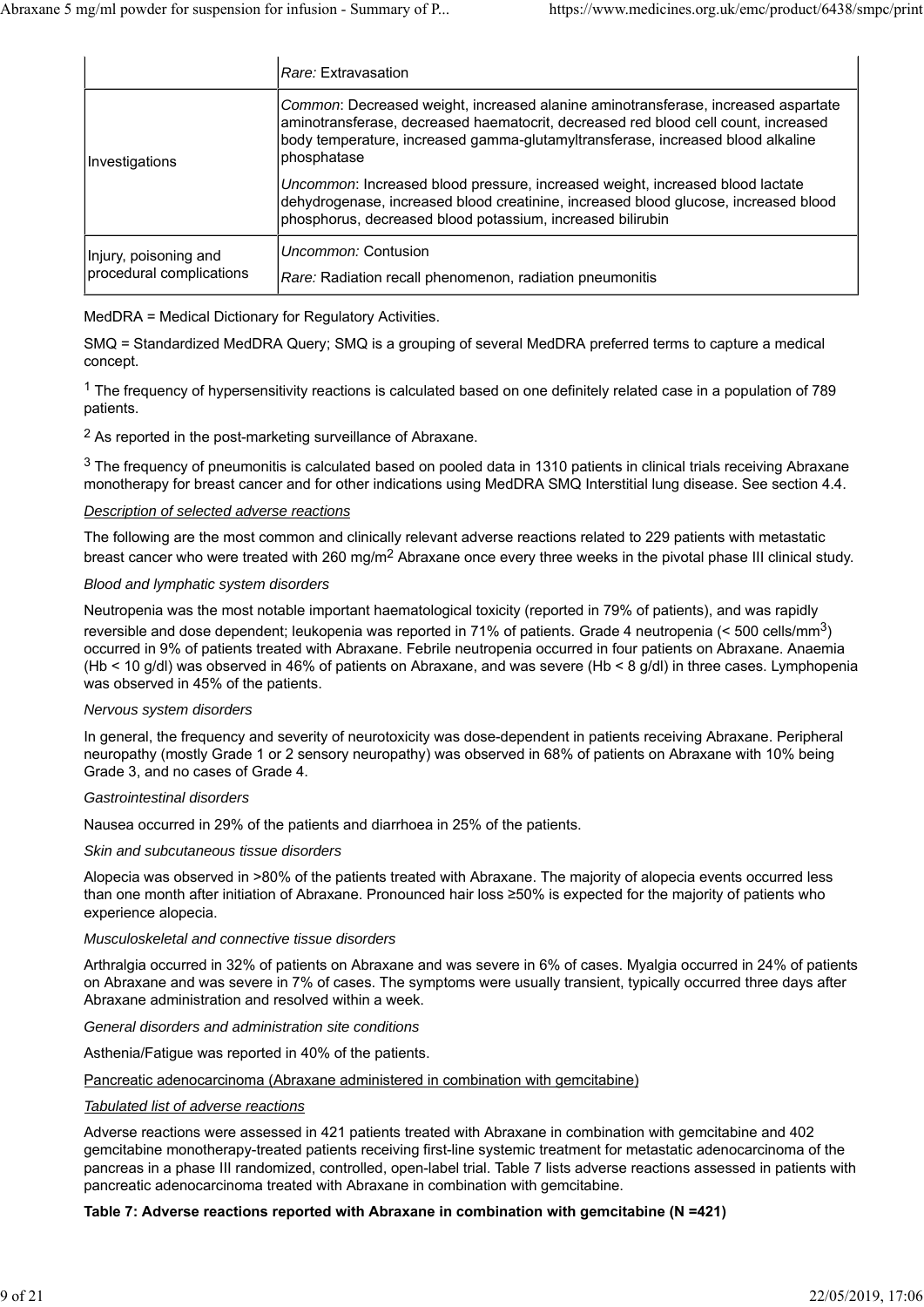| Infections and infestations                             | Common: Sepsis, pneumonia, oral candidiasis                                                                                                                                 |  |  |  |
|---------------------------------------------------------|-----------------------------------------------------------------------------------------------------------------------------------------------------------------------------|--|--|--|
| Blood and lymphatic system<br>disorders                 | Very common: Neutropenia, anaemia, thrombocytopenia<br>Common: Pancytopenia<br>Uncommon: Thrombotic thrombocytopenic purpura                                                |  |  |  |
| Metabolism and nutrition<br>disorders                   | Very common: Dehydration, decreased appetite, hypokalaemia                                                                                                                  |  |  |  |
| Psychiatric disorders                                   | Very common: Insomnia, depression<br>Common: Anxiety                                                                                                                        |  |  |  |
| Nervous system disorders                                | <i>Very common</i> : Peripheral neuropathy <sup>1</sup> , dysgeusia, headache, dizziness<br>Uncommon: VII <sup>th</sup> nerve paralysis                                     |  |  |  |
| Eye disorders                                           | Common: Lacrimation increased<br>Uncommon: Cystoid macular oedema                                                                                                           |  |  |  |
| Cardiac disorders                                       | Common: Cardiac failure congestive, tachycardia                                                                                                                             |  |  |  |
| Vascular disorders                                      | Common: Hypotension, hypertension                                                                                                                                           |  |  |  |
| Respiratory, thoracic and<br>mediastinal disorders      | Very common: Dyspnoea, epistaxis, cough<br>Common: Pneumonitis <sup>2</sup> , nasal congestion<br>Uncommon: Dry throat, nasal dryness                                       |  |  |  |
| Gastrointestinal disorders                              | Very common: Nausea, diarrhoea, vomiting, constipation, abdominal pain, abdominal<br>pain upper<br>Common: Stomatitis, intestinal obstruction, colitis, dry mouth           |  |  |  |
| Hepatobiliary disorders                                 | Common: Cholangitis                                                                                                                                                         |  |  |  |
| Skin and subcutaneous<br>tissue disorders               | Very common: Alopecia, rash<br>Common: Pruritus, dry skin, nail disorder, flushing                                                                                          |  |  |  |
| Musculoskeletal and<br>connective tissue disorders      | Very common: Pain in extremity, arthralgia, myalgia<br>Common: Muscular weakness, bone pain                                                                                 |  |  |  |
| Renal and urinary disorders                             | Common: Acute renal failure<br>Uncommon: Haemolytic uraemic syndrome                                                                                                        |  |  |  |
| General disorders and<br>administration site conditions | Very common: Fatigue, oedema peripheral, pyrexia, asthenia, chills<br>Common: Infusion site reaction                                                                        |  |  |  |
| Investigations                                          | Very common: Weight decreased, alanine aminotransferase increased<br>Common: Aspartate aminotransferase increased, blood bilirubin increased, blood<br>creatinine increased |  |  |  |

MedDRA = Medical Dictionary for Regulatory Activities; SMQ = Standardized MedDRA Query (a grouping of several MedDRA preferred terms to capture a medical concept).

1 Peripheral neuropathy evaluated using the SMQ (broad scope).

2 Pneumonitis is evaluated using the SMQ interstitial lung disease (broad scope)

In this phase III randomized, controlled, open-label trial, adverse reactions resulting in death within 30 days of the last dose of study drug were reported for 4% of patients receiving Abraxane in combination with gemcitabine and for 4% of patients receiving gemcitabine monotherapy.

### *Description of selected adverse reactions*

The following are the most common and important incidences of adverse reactions related to 421 patients with metastatic adenocarcinoma of the pancreas who were treated with 125 mg/m2 Abraxane in combination with gemcitabine at a dose of 1000 mg/m<sup>2</sup> given on Days 1, 8 and 15 of each 28-day cycle in the phase III clinical study.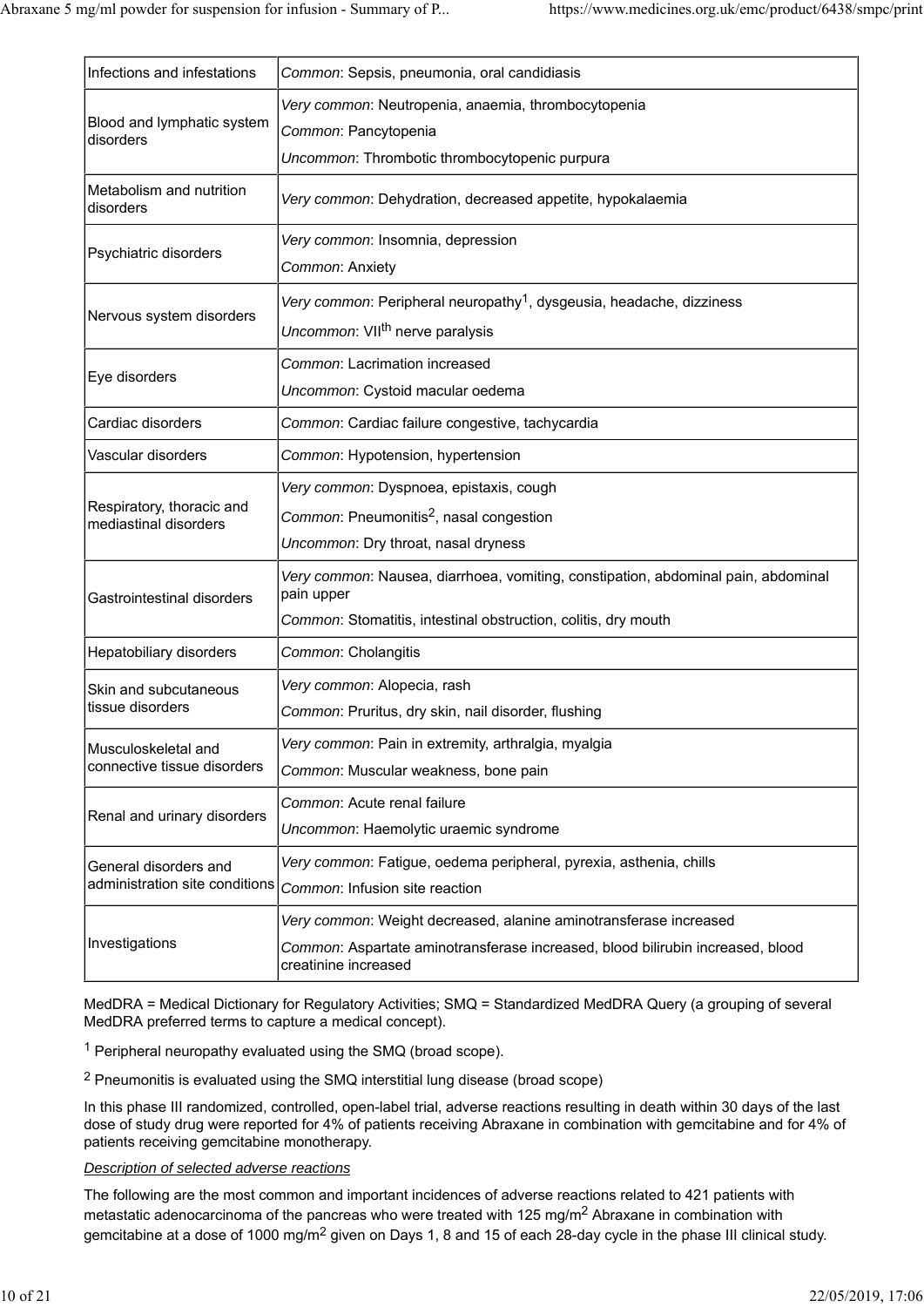#### *Blood and lymphatic system disorders*

Table 8 provides the frequency and severity of haematologic laboratory-detected abnormalities for patients treated with Abraxane in combination with gemcitabine or with gemcitabine.

|  | Abraxane(125 mg/m <sup>2</sup> )/ Gemcitabine |           |            | <b>Gemcitabine</b> |
|--|-----------------------------------------------|-----------|------------|--------------------|
|  | Grades 1-4                                    | Grade 3-4 | Grades 1-4 | Grad               |

|                                              | .<br>. .   |           |            |           |
|----------------------------------------------|------------|-----------|------------|-----------|
|                                              | Grades 1-4 | Grade 3-4 | Grades 1-4 | Grade 3-4 |
|                                              | $(\%)$     | (%)       | (%)        | $(\%)$    |
| Anaemia <sup>a,b</sup>                       | 97         | 13        | 96         | 12        |
| Neutropenia <sup>a,b</sup>                   | 73         | 38        | 58         | 27        |
| <sup>I</sup> Thrombocytopenia <sup>b,c</sup> | 74         | 13        | 70         | 9         |

a 405 patients assessed in Abraxane/gemcitabine-treated group

b 388 patients assessed in gemcitabine-treated group

c 404 patients assessed in Abraxane/gemcitabine-treated group

#### *Peripheral neuropathy*

For patients treated with Abraxane in combination with gemcitabine, the median time to first occurrence of Grade 3 peripheral neuropathy was 140 days. The median time to improvement by at least 1 grade was 21 days, and the median time to improvement from Grade 3 peripheral neuropathy to Grade 0 or 1 was 29 days. Of the patients with treatment interrupted due to peripheral neuropathy, 44% (31/70 patients) were able to resume Abraxane at a reduced dose. No patients treated with Abraxane in combination with gemcitabine had Grade 4 peripheral neuropathy.

#### *Sepsis*

Sepsis was reported at a rate of 5% in patients with or without neutropenia who received Abraxane in combination with gemcitabine during the conduct of a trial in pancreatic adenocarcinoma. Complications due to the underlying pancreatic cancer, especially biliary obstruction or presence of biliary stent, were identified as significant contributing factors. If a patient becomes febrile (regardless of neutrophil count), initiate treatment with broad spectrum antibiotics. For febrile neutropenia, withhold Abraxane and gemcitabine until fever resolves and ANC ≥ 1500 cells/mm<sup>3</sup>, then resume treatment at reduced dose levels (see section 4.2).

#### *Pneumonitis*

Pneumonitis has been reported at a rate of 4% with the use of Abraxane in combination with gemcitabine. Of the 17 cases of pneumonitis reported in patients treated with Abraxane in combination with gemcitabine, 2 had a fatal outcome. Monitor patients closely for signs and symptoms of pneumonitis. After ruling out infectious etiology and upon making a diagnosis of pneumonitis, permanently discontinue treatment with Abraxane and gemcitabine and promptly initiate appropriate treatment and supportive measures (see section 4.2).

#### Non-small cell lung cancer (Abraxane administered in combination with carboplatin)

### *Tabulated list of adverse reactions*

Table 9 lists adverse reactions associated with the administration of Abraxane in combination with carboplatin.

#### **Table 9: Adverse reactions reported with Abraxane in combination with carboplatin (N = 514)**

| Infections and infestations                           | Common: Pneumonia, bronchitis, upper respiratory tract infection, urinary tract infection<br>Uncommon: Sepsis, oral candidiasis                                                              |
|-------------------------------------------------------|----------------------------------------------------------------------------------------------------------------------------------------------------------------------------------------------|
| Blood and lymphatic system<br>ldisorders <sup>1</sup> | Very common: Neutropenia <sup>1</sup> , thrombocytopenia <sup>1</sup> , anaemia <sup>1</sup> , leukopenia <sup>1</sup><br>Common: Febrile neutropenia, lymphopenia<br>Uncommon: Pancytopenia |
| Immune system disorders                               | <i>Uncommon:</i> Drug hypersensitivity, hypersensitivity                                                                                                                                     |
| Metabolism and nutrition<br>ldisorders                | Very common: Decreased appetite<br>Common: Dehydration                                                                                                                                       |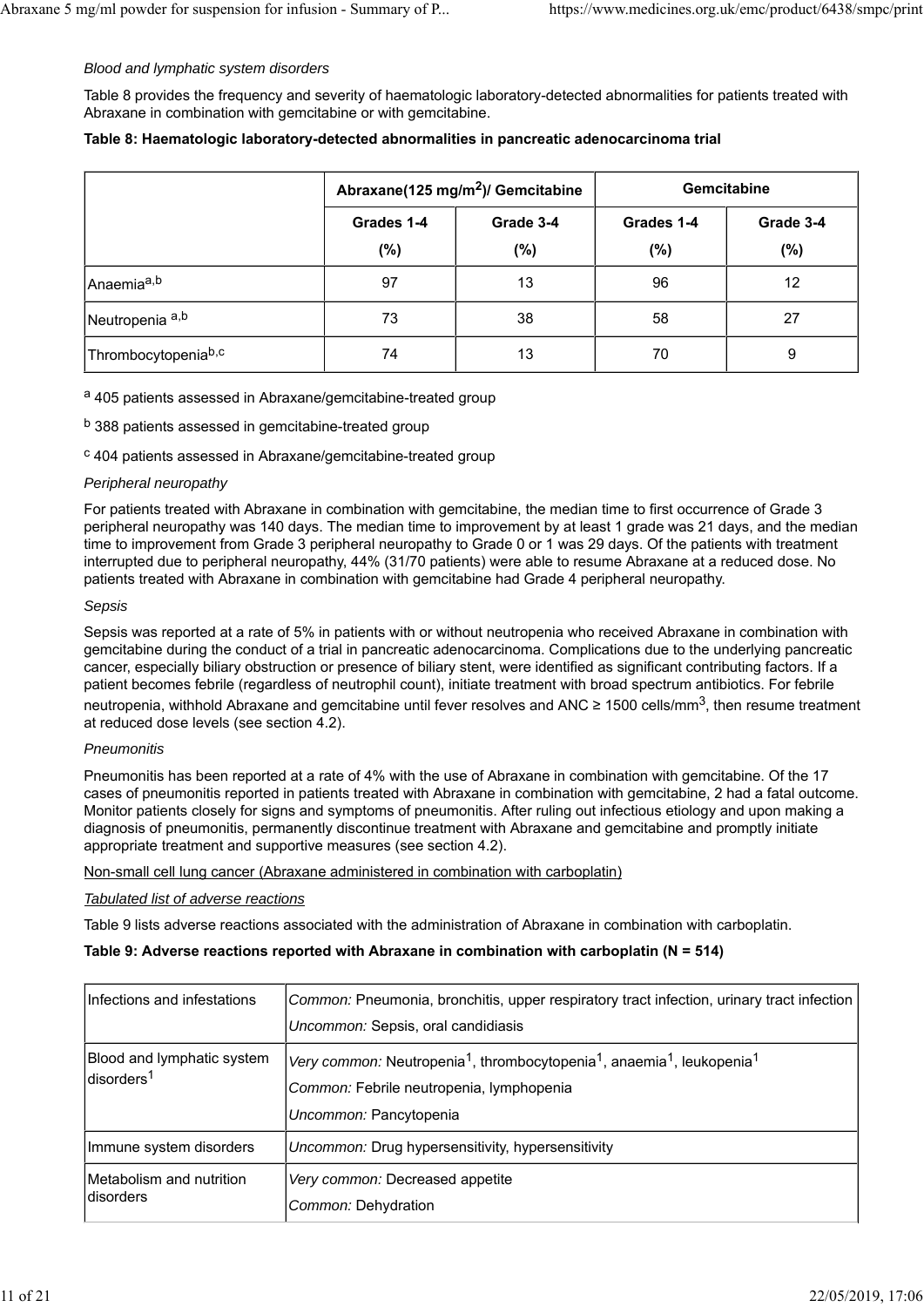| Psychiatric disorders          | Common: Insomnia                                                                                                                            |
|--------------------------------|---------------------------------------------------------------------------------------------------------------------------------------------|
| Nervous system disorders       | Very common: Peripheral neuropathy <sup>2</sup>                                                                                             |
|                                | Common: Dysgeusia, headache, dizziness                                                                                                      |
| Eye disorders                  | Common: Vision blurred                                                                                                                      |
| Vascular disorders             | Common: Hypotension, hypertension                                                                                                           |
|                                | Uncommon: Flushing                                                                                                                          |
| Respiratory thoracic and       | Very common: Dyspnoea                                                                                                                       |
| mediastinal disorders          | Common: Haemoptysis, epistaxis, cough                                                                                                       |
|                                | Uncommon: Pneumonitis <sup>3</sup>                                                                                                          |
| Gastrointestinal disorders     | Very common: Diarrhoea, vomiting, nausea, constipation                                                                                      |
|                                | Common: Stomatitis, dyspepsia, abdominal pain, dysphagia                                                                                    |
| Hepatobiliary disordesrs       | Common: Hyperbilirubinaemia                                                                                                                 |
| Skin and subcutaneous tissue   | Very common: Rash, alopecia                                                                                                                 |
| disorders                      | Common: Pruritus, nail disorder                                                                                                             |
|                                | Uncommon: Skin exfoliation, dermatitis allergic, urticaria                                                                                  |
| Musculoskeletal and            | Very common: Arthralgia, myalgia                                                                                                            |
| connective tissue disorders    | Common: Back pain, pain in extremity, musculoskeletal pain                                                                                  |
| General disorders and          | Very common: Fatigue, asthenia, oedema peripheral                                                                                           |
| administration site conditions | Common: Pyrexia, chest pain                                                                                                                 |
|                                | Uncommon: Mucosal inflammation, infusion site extravasation, infusion site<br>inflammation, infusion site rash                              |
| Investigations                 | Common: Alanine aminotransferase increased, aspartate aminotransferase increased,<br>blood alkaline phosphatase increased, weight decreased |

MedDRA = Medical Dictionary for Regulatory Activities: SMQ = Standardized MedDRA Query

1 Based on laboratory assessments: maximal degree of myelosuppression (treated population)

2 Peripheral neuropathy is evaluated using the SMQ neuropathy (broad scope)

3 Pneumonitis is evaluated using the SMQ interstitial lung disease (broad scope)

For non-small cell lung cancer patients treated with Abraxane and carboplatin, the median time to first occurrence of Grade 3 treatment related peripheral neuropathy was 121 days, and the median time to improvement from Grade 3 treatment related peripheral neuropathy to Grade 1 was 38 days. No patients treated with Abraxane and carboplatin experienced Grade 4 peripheral neuropathy.

Anemia and thrombocytopenia were more commonly reported in the Abraxane arm than in the Taxol arm (54% versus 28% and 45% versus 27% respectively).

Patient-reported taxane toxicity was assessed using the 4 subscales of the Functional Assessment of Cancer Therapy (FACT)-Taxane questionnaire. Using repeated measure analysis, 3 of the 4 subscales (peripheral neuropathy, pain hands/feet, and hearing) favored Abraxane and carboplatin ( $p \le 0.002$ ). For the other subscale (oedema), there was no difference in the treatment arms.

#### Post-marketing experience

Cranial nerve palsies, vocal cord paresis, and rare reports of severe hypersensitivity reactions have been reported during post-marketing surveillance of Abraxane.

There have been rare reports of reduced visual acuity due to cystoid macular oedema during treatment with Abraxane. Upon diagnosis of cystoid macular oedema, treatment with Abraxane should be discontinued.

There have been reports of tumour lysis syndrome during treatment with Abraxane.

In some patients previously exposed to capecitabine, reports of palmar-plantar erythrodysaesthesiae have been reported as part of the continuing surveillance of Abraxane. Because these events have been reported voluntarily during clinical practice, true estimates of frequency cannot be made and a causal relationship to the events has not been established.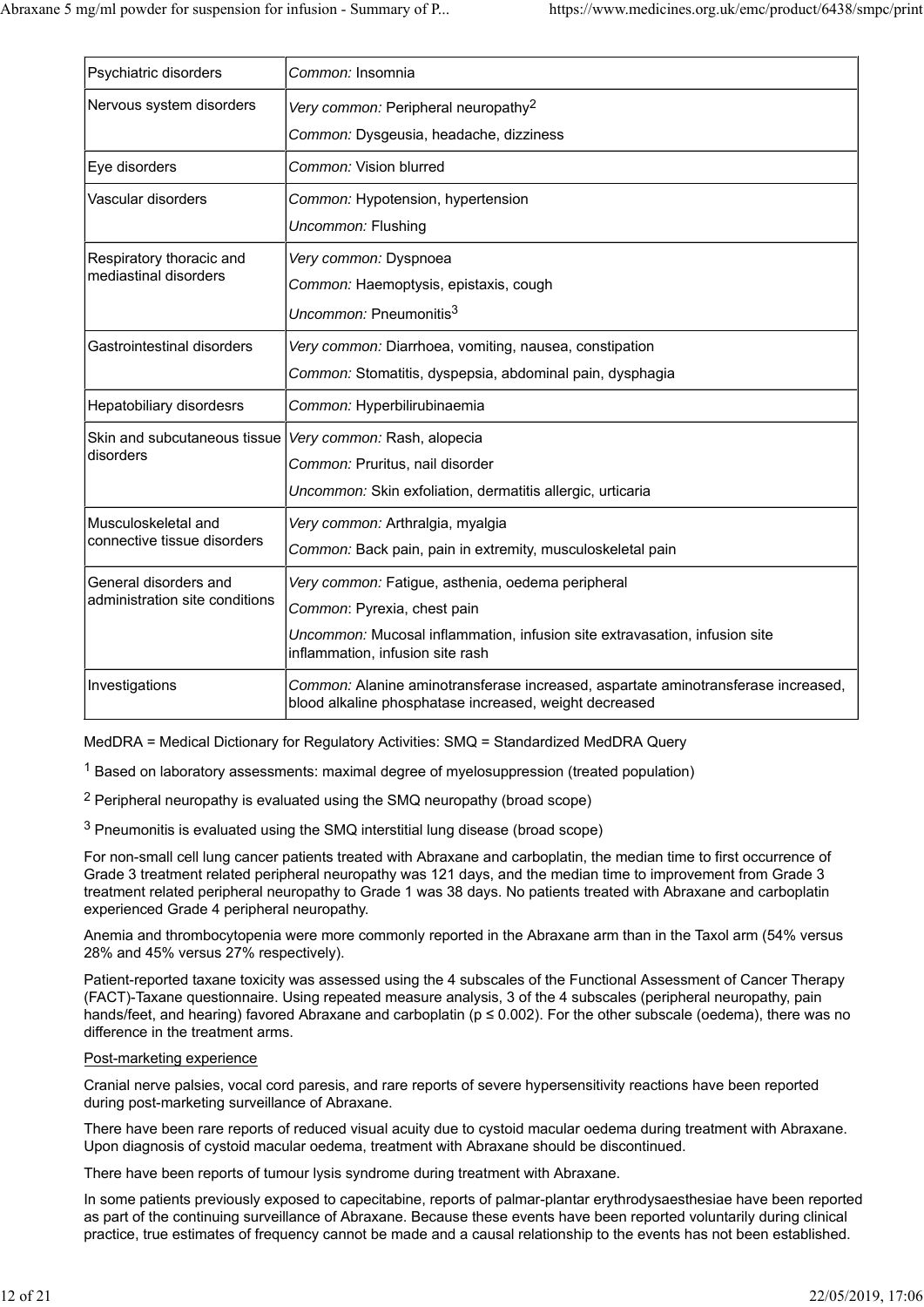### Reporting of suspected adverse reactions

Reporting suspected adverse reactions after authorisation of the medicinal product is important. It allows continued monitoring of the benefit/risk balance of the medicinal product. Healthcare professionals are asked to report any suspected adverse reactions via the Yellow Card Scheme, Website: www.mhra.gov.uk/yellowcard or search for MHRA Yellow Card in the Google Play or Apple App Store.

### **4.9 Overdose**

There is no known antidote for paclitaxel overdose. In the event of an overdose, the patient should be closely monitored. Treatment should be directed at the major anticipated toxicities, which are bone marrow suppression, mucositis and peripheral neuropathy.

### **5. Pharmacological properties**

### **5.1 Pharmacodynamic properties**

Pharmacotherapeutic group: Antineoplastic agents, plant alkaloids and other natural products, taxanes, ATC Code: L01CD01

#### Mechanism of action

Paclitaxel is an antimicrotubule agent that promotes the assembly of microtubules from tubulin dimers and stabilises microtubules by preventing depolymerisation. This stability results in the inhibition of the normal dynamic reorganisation of the microtubule network that is essential for vital interphase and mitotic cellular functions. In addition, paclitaxel induces abnormal arrays or "bundles" of microtubules throughout the cell cycle and multiple asters of microtubules during mitosis.

Abraxane contains human serum albumin-paclitaxel nanoparticles of approximately 130 nm in size, where the paclitaxel is present in a non-crystalline, amorphous state. Upon intravenous administration, the nanoparticles dissociate rapidly into soluble, albumin bound paclitaxel complexes of approximately 10 nm in size. Albumin is known to mediate endothelial caveolar transcytosis of plasma constituents, and *in vitro* studies demonstrated that the presence of albumin in Abraxane enhances transport of paclitaxel across endothelial cells. It is hypothesised that this enhanced transendothelial caveolar transport is mediated by the gp-60 albumin receptor, and that there is enhanced accumulation of paclitaxel in the area of tumour due to the albumin-binding protein Secreted Protein Acidic Rich in Cysteine (SPARC).

#### Clinical efficacy and safety

#### *Breast cancer*

Data from 106 patients accrued in two single-arm open-label studies and from 454 patients treated in a randomised Phase III comparative study are available to support the use of Abraxane in metastatic breast cancer. This information is presented below.

#### *Single-arm open-label studies*

In one study, Abraxane was administered as a 30-minute infusion at a dose of 175 mg/m<sup>2</sup> to 43 patients with metastatic breast cancer. The second trial utilised a dose of 300 mg/ $m^2$  as a 30 minute infusion in 63 patients with metastatic breast cancer. Patients were treated without steroid pre-treatment or planned G-CSF support. Cycles were administered at 3 week intervals. The response rates in all patients were 39.5% (95% CI: 24.9%-54.2%) and 47.6% (95% CI: 35.3%- 60.0%), respectively. The median time to disease progression was 5.3 months (175 mg/m<sup>2</sup>; 95% CI: 4.6-6.2 months) and 6.1 months (300 mg/m<sup>2</sup>; 95% CI: 4.2-9.8 months).

#### *Randomised comparative study*

This multi-centre trial was conducted in patients with metastatic breast cancer, who were treated every 3 weeks with single-agent paclitaxel, either as solvent-based paclitaxel 175 mg/m<sup>2</sup> given as a 3-hour infusion with premedication to prevent hypersensitivity (N = 225), or as Abraxane 260 mg/m<sup>2</sup> given as a 30 minute infusion without premedication (N = 229).

Sixty-four percent of patients had impaired performance status (ECOG 1 or 2) at study entry; 79% had visceral metastases; and 76% had > 3 sites of metastases. Fourteen percent of the patients had not received prior chemotherapy; 27% had received chemotherapy in the adjuvant setting only, 40% in the metastatic setting only, and 19% in both metastatic and adjuvant settings. Fifty-nine percent received study medicinal product as second or greater than second-line therapy. Seventy-seven percent of the patients had been previously exposed to anthracyclines.

Results for overall response rate and time to disease progression, and progression-free survival and survival for patients receiving  $> 1<sup>st</sup>$ -line therapy, are shown below.

**Table 10: Results for overall response rate, median time to disease progression, and progression-free survival as assessed by the investigator**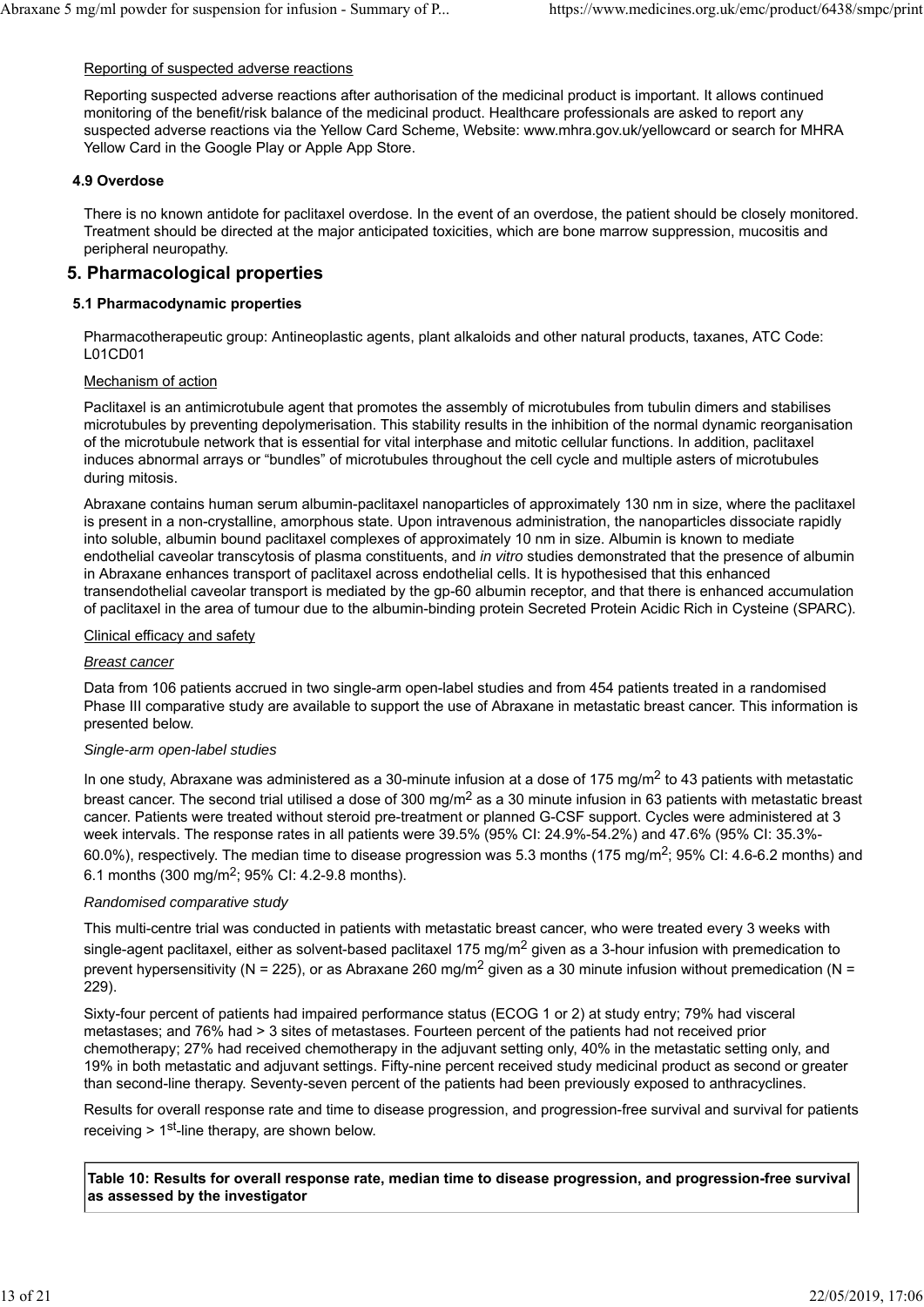| Efficacy variable                                    | Abraxane                          | Solvent-based paclitaxel       | p-value            |  |
|------------------------------------------------------|-----------------------------------|--------------------------------|--------------------|--|
|                                                      | $(260 \text{ mg/m}^2)$            | $(175 \text{ mg/m}^2)$         |                    |  |
| Response rate [95% CI] (%)                           |                                   |                                |                    |  |
| > 1 <sup>st</sup> -line therapy                      | $[26.5]$ [18.98, 34.05] (n = 132) | 13.2 $[7.54, 18.93]$ (n = 136) | 0.006 <sup>a</sup> |  |
| *Median time to disease progression [95% CI] (weeks) |                                   |                                |                    |  |
| > 1 <sup>st</sup> -line therapy                      | 20.9 [15.7, 25.9] (n = 131)       | 16.1 [15.0, 19.3] (n = 135)    | 0.011 <sup>b</sup> |  |
| *Median progression free survival [95% CI] (weeks)   |                                   |                                |                    |  |
| > 1 <sup>st</sup> -line therapy                      | 20.6 [15.6, 25.9] (n = 131)       | 16.1 [15.0, 18.3] (n = 135)    | $0.010^{b}$        |  |
| *Survival [95% CI] (weeks)                           |                                   |                                |                    |  |
| > 1 <sup>st</sup> -line therapy                      | 56.4 [45.1, 76.9] (n = 131)       | 46.7 [39.0, 55.3] (n = 136)    | 0.020 <sup>b</sup> |  |

\*This data is based on Clinical Study Report: CA012-0 Addendum dated Final (23 March-2005)

- a Chi-squared test
- b Log-rank test

Two hundred and twenty nine patients treated with Abraxane in the randomized, controlled clinical trial were evaluated for safety. Neurotoxicity to paclitaxel was evaluated through improvement by one grade for patients experiencing Grade 3 peripheral neuropathy at any time during therapy. The natural course of peripheral neuropathy to resolution to baseline due to cumulative toxicity of Abraxane after > 6 courses of treatment was not evaluated and remains unknown.

### *Pancreatic adenocarcinoma*

A multicenter, multinational, randomized, open-label study was conducted in 861 patients to compare Abraxane/gemcitabine versus gemcitabine monotherapy as first-line treatment in patients with metastatic adenocarcinoma of the pancreas. Abraxane was administered to patients (N = 431) as an intravenous infusion over 30-40 minutes at a dose of 125 mg/m<sup>2</sup> followed by gemcitabine as an intravenous infusion over 30-40 minutes at a dose of 1000 mg/m<sup>2</sup> given on Days 1, 8 and 15 of each 28-day cycle. In the comparator treatment arm, gemcitabine monotherapy was administered to patients  $(N = 430)$  in accordance with the recommended dose and regimen. Treatment was administered until disease progression or development of an unacceptable toxicity. Of the 431 patients with pancreatic adenocarcinoma who were randomized to receive Abraxane in combination with gemcitabine, the majority (93%) were white, 4% were black and 2% were Asian. 16% had a Karnofsky Performance Status of 100; 42% had a KPS of 90; 35% had a KPS of 80; 7% had a KPS of 70; and <1% of patients had a KPS of below 70. Patients with high cardiovascular risk, history of peripheral artery disease and/or of connective tissue disorders and/or interstitial lung disease were excluded from the study.

Patients received a median treatment duration of 3.9 months in the Abraxane/gemcitabine arm and 2.8 months in the gemcitabine arm. 32% of patients in the Abraxane/gemcitabine arm compared with 15% of patients in the gemcitabine arm received 6 or more months of treatment. For the treated population, the median relative dose intensity for gemcitabine was 75% in the Abraxane/gemcitabine arm and 85% in the gemcitabine arm. The median relative dose intensity of Abraxane was 81%. A higher median cumulative dose of gemcitabine was delivered in the Abraxane/gemcitabine arm (11400 mg/m<sup>2</sup>) when compared with the gemcitabine arm (9000 mg/m<sup>2</sup>).

The primary efficacy endpoint was overall survival (OS). The key secondary endpoints were progression-free survival (PFS) and overall response rate (ORR), both assessed by independent, central, blinded radiological review using RECIST guidelines (Version 1.0).

### **Table 11: Efficacy results from randomized study in patients with pancreatic adenocarcinoma (Intent-to-treat population)**

|                                             | Abraxane(125 mg/m <sup>2</sup> )/gemcitabine<br>$(N=431)$ | <b>Gemcitabine</b><br>$(N=430)$ |  |
|---------------------------------------------|-----------------------------------------------------------|---------------------------------|--|
| <b>Overall Survival</b>                     |                                                           |                                 |  |
| Number of deaths (%)                        | 333 (77)                                                  | 359 (83)                        |  |
| Median Overall Survival, months<br>(95% CI) | 8.5(7.89, 9.53)                                           | 6.7 $(6.01, 7.23)$              |  |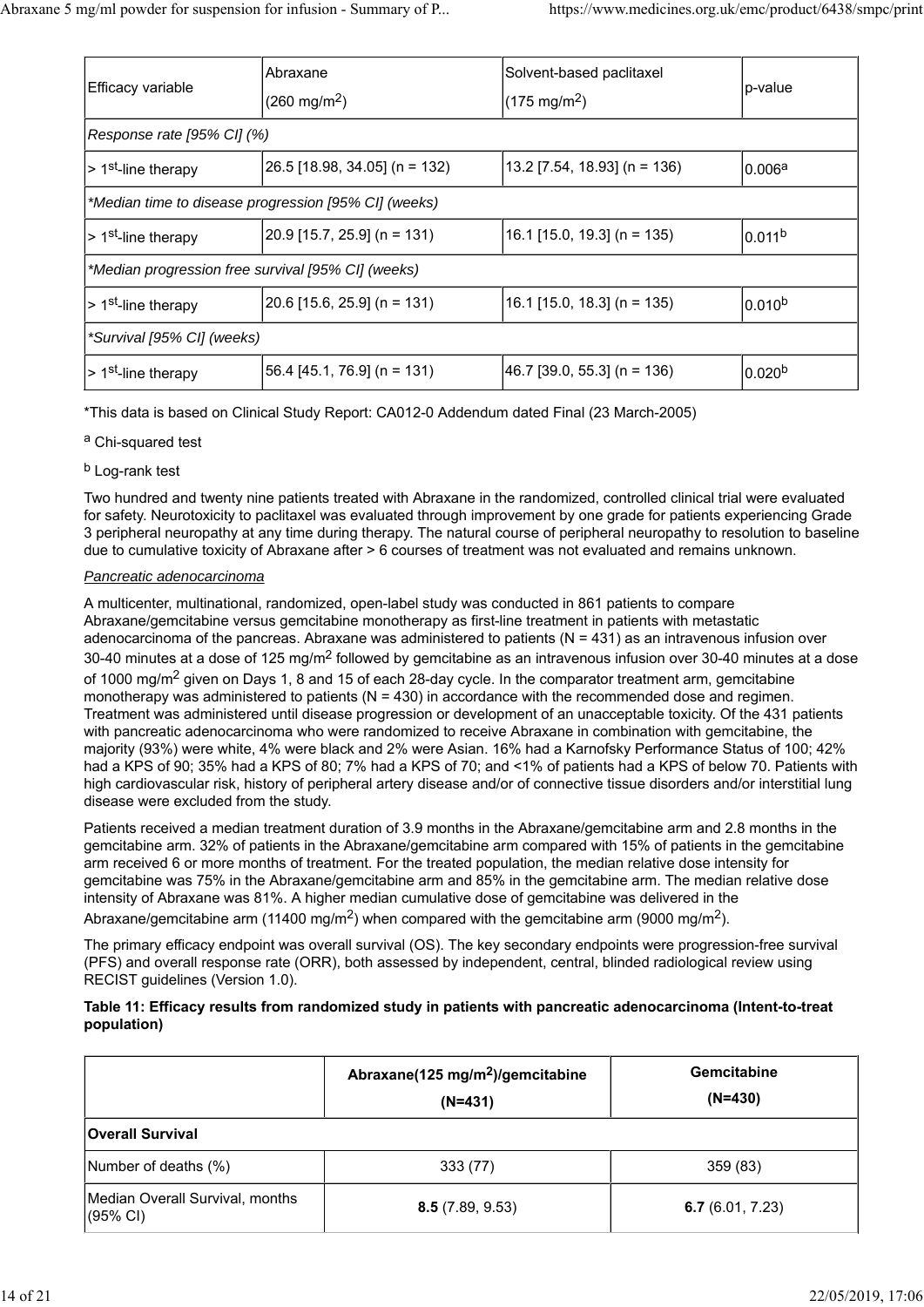| $HR_{A+G/G}$ (95% CI) <sup>a</sup>                       | 0.72(0.617, 0.835)  |                  |  |  |
|----------------------------------------------------------|---------------------|------------------|--|--|
| P-value <sup>b</sup>                                     | < 0.0001            |                  |  |  |
| Survival Rate % (95% CI) at                              |                     |                  |  |  |
| 1 Year                                                   | 35% (29.7, 39.5)    | 22% (18.1, 26.7) |  |  |
| 2 Year                                                   | 9% (6.2, 13.1)      | 4% (2.3, 7.2)    |  |  |
| 75 <sup>th</sup> Percentile Overall Survival<br>(months) | 14.8                | 11.4             |  |  |
| <b>Progression-free Survival</b>                         |                     |                  |  |  |
| Death or progression, n (%)                              | 277 (64)            | 265 (62)         |  |  |
| Median Progression-free Survival,<br>months (95% CI)     | 5.5(4.47, 5.95)     | 3.7(3.61, 4.04)  |  |  |
| $HR_{A+G/G}$ (95% CI) <sup>a</sup>                       | 0.69(0.581, 0.821)  |                  |  |  |
| P-value <sup>b</sup>                                     | < 0.0001            |                  |  |  |
| <b>Overall Response Rate</b>                             |                     |                  |  |  |
| Confirmed complete or partial<br>overall response, n (%) | 99(23)              | 31 $(7)$         |  |  |
| 95% CI                                                   | 19.1, 27.2          | 5.0, 10.1        |  |  |
| $p_{A+G}/p_G$ (95% CI)                                   | 3.19 (2.178, 4.662) |                  |  |  |
| P-value (chi-square test)                                | < 0.0001            |                  |  |  |

CI = confidence interval, HR<sub>A+G/G</sub> = hazard ratio of Abraxane+gemcitabine/gemcitabine,  $p_{A+G}/p_G$ =response rate ratio of Abraxane+gemcitabine/gemcitabine

a stratified Cox proportional hazard model

b stratified log-rank test, stratified by geographic region (North America versus others), KPS (70 to 80 versus 90 to 100), and presence of liver metastasis (yes versus no).

There was a statistically significant improvement in OS for patients treated with Abraxane/gemcitabine versus gemcitabine alone, with 1.8 months increase in median OS, 28% overall reduction in risk of death, 59% improvement in 1-year survival, and 125% improvement in 2-year survival rates.

### **Figure 1: Kaplan-Meier curve of overall survival (intent-to-treat population)**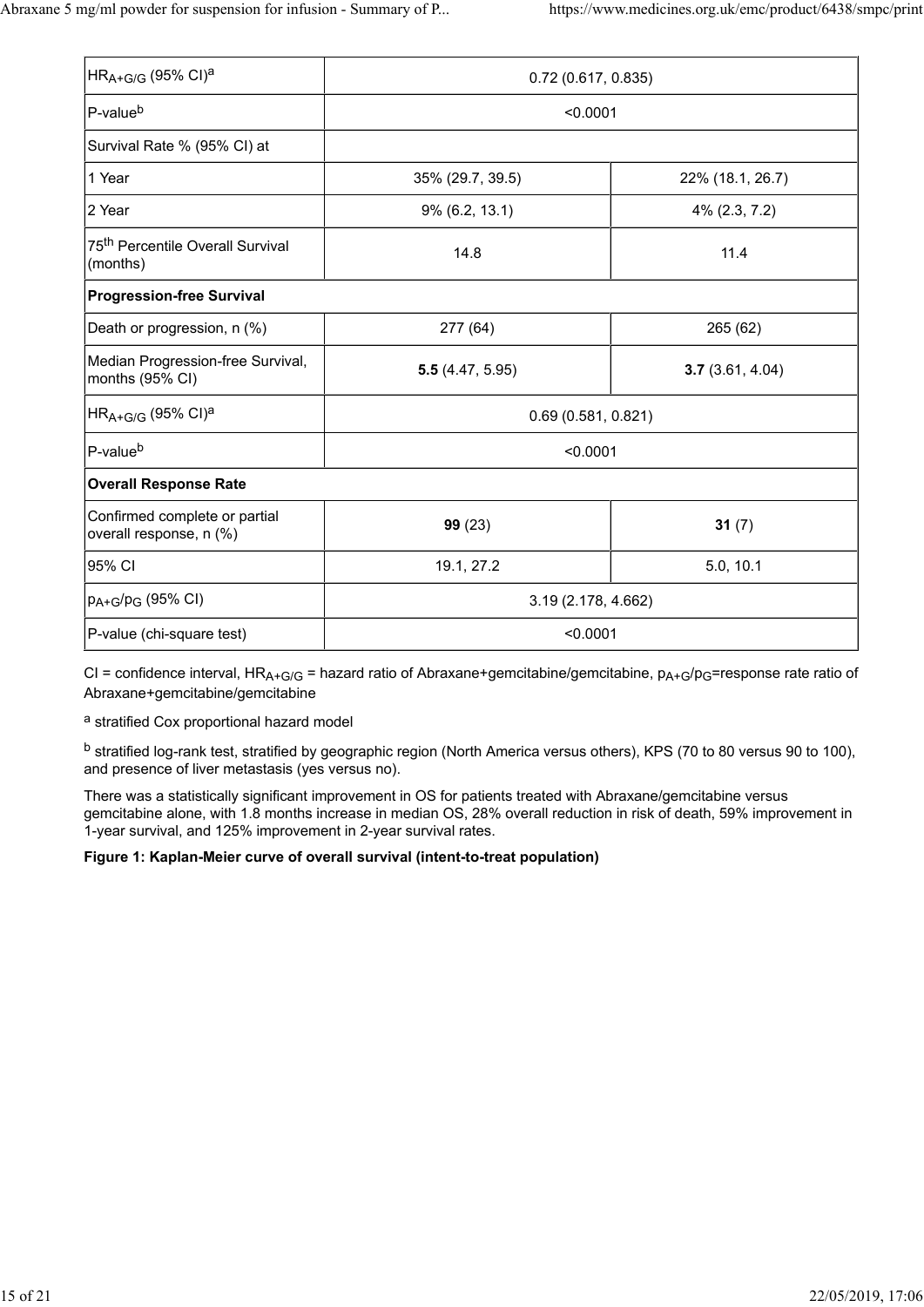

Treatment effects on OS favoured the Abraxane/gemcitabine arm across the majority of pre-specified subgroups (including gender, KPS, geographic region, primary location of pancreatic cancer, stage at diagnosis, presence of liver metastases, presence of peritoneal carcinomatosis, prior Whipple procedure, presence of biliary stent at baseline, presence of pulmonary metastases, and number of metastatic sites). For patients ≥ 75 years of age in the Abraxane/gemcitabine and gemcitabine arms the survival Hazard Ratio (HR) was 1.08 (95% CI 0.653, 1. 797). For patients with normal baseline CA 19-9 levels the survival HR was 1.07 (95% CI 0.692, 1.661).

There was a statistically significant improvement in PFS for patients treated with Abraxane/gemcitabine versus gemcitabine alone, with 1.8 months increase in median PFS.

#### *Non-small cell lung cancer*

A multicenter, randomized, open-label study was conducted in 1052 chemotherapy-naive patients with Stage IIIb/IV nonsmall cell lung cancer. The study compared Abraxane in combination with carboplatin versus solvent-based paclitaxel in combination with carboplatin as first-line treatment in patients with advanced non-small cell lung cancer. Over 99% of patients had an ECOG (Eastern Cooperative Oncology Group) performance status of 0 or 1. Patients with pre-existing neuropathy of Grade ≥ 2 or serious medical risk factors involving any of the major organ systems were excluded. Abraxane was administered to patients (N=521) as an intravenous infusion over 30 minutes at a dose of 100 mg/m<sup>2</sup> on Days 1, 8 and 15 of each 21-day cycle without any steroid premedication and without granulocyte colony stimulating factor prophylaxis. Beginning immediately after the end of Abraxane administration, carboplatin at a dose of AUC = 6 mg•min/mL was administered intravenously on Day 1 only of each 21-day cycle. Solvent-based paclitaxel was administered to patients (N=531) at a dose of 200 mg/m<sup>2</sup> as an intravenous infusion over 3 hours with standard premedication, immediately followed by carboplatin administered intravenously at AUC = 6 mg•min/mL. Each drug was administered on Day 1 of each 21-day cycle. In both study arms treatment was administered until disease progression or development of an unacceptable toxicity. Patients received a median of 6 cycles of treatment in both study arms.

The primary efficacy endpoint was overall response rate defined as the percentage of patients who achieved an objective confirmed complete response or partial response based on an independent, central, blinded radiological review using RECIST (Version 1.0). Patients in the Abraxane/carboplatin arm had a significantly higher overall response rate compared with patients in the control arm: 33% versus 25%, p = 0.005 (Table 12). There was a significant difference in overall response rate in the Abraxane/carboplatin arm compared to the control arm in patients with non-small cell lung cancer of squamous histology (N=450, 41% vs. 24%, p<0.001), however this difference did not translate into a difference in PFS or OS. There was no difference in ORR between the treatment arms in patients with non-squamous histology (N=602, 26% vs 25%, p=0.808).

#### **Table 12: Overall response rate in randomized non-small cell lung cancer trial (intent-to-treat population)**

**Efficacy Parameter**

**Abraxane (100 mg/m2/week) + carboplatin**

**Solvent-based paclitaxel (200 mg/m2 every 3 weeks) + carboplatin**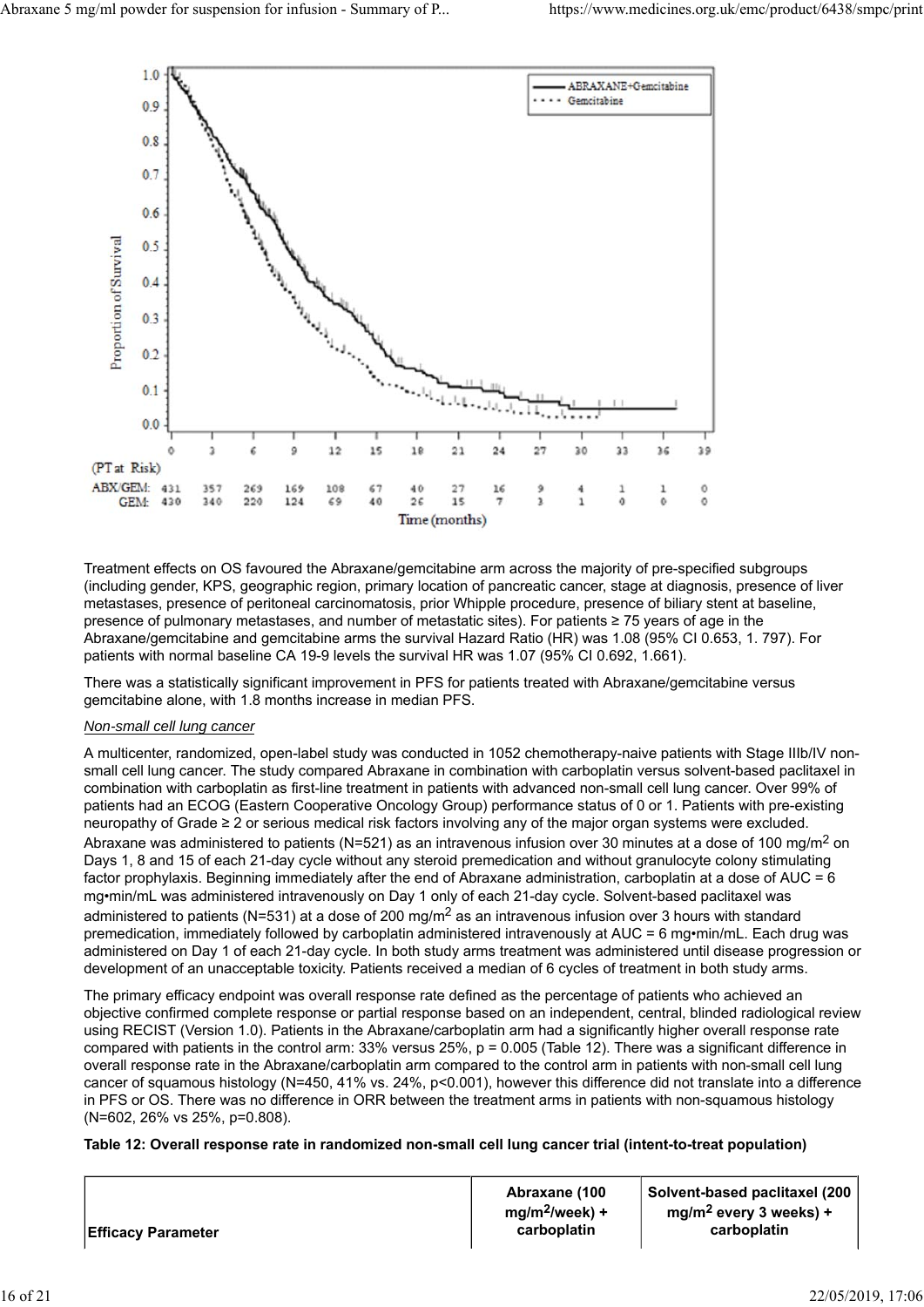|                                                       | $(N=521)$            | $(N=531)$  |  |
|-------------------------------------------------------|----------------------|------------|--|
| <b>Overall Response Rate (independent review)</b>     |                      |            |  |
| Confirmed complete or partial overall response, n (%) | 170 (33%)            | 132 (25%)  |  |
| 95% CI (%)                                            | 28.6, 36.7           | 21.2, 28.5 |  |
| $ p_A/p_T$ (95.1% CI)                                 | 1.313 (1.082, 1.593) |            |  |
| P-value <sup>a</sup>                                  | 0.005                |            |  |

CI = confidence interval; HR<sub>A/T</sub> = hazard ratio of Abraxane/carboplatin to solvent-based paclitaxel/carboplatin;  $p_A/p_T$  = response rate ratio of Abraxane/carboplatin to solvent-based paclitaxel/carboplatin.

a P-value is based on a chi-square test.

There was no statistically significant difference in progression-free survival (by blinded radiologist assessment) and overall survival between the two treatment arms. A non-inferiority analysis was conducted for PFS and OS, with a prespecified non-inferiority margin of 15%. The non-inferiority criterion was met for both PFS and OS with the upper bound of the 95% confidence interval for the associated hazard ratios being less than 1.176 (Table 13).

#### **Table 13: Non-inferiority analyses on progression-free survival and overall survival in randomized non-small cell lung cancer trial (intent-to-treat population)**

|                                                             | Abraxane (100<br>$mg/m^2$ /week) +<br>carboplatin | Solvent-based paclitaxel (200<br>mg/m <sup>2</sup> every 3 weeks) +<br>carboplatin |
|-------------------------------------------------------------|---------------------------------------------------|------------------------------------------------------------------------------------|
| <b>Efficacy Parameter</b>                                   | $(N=521)$                                         | $(N=531)$                                                                          |
| Progression-free Survival <sup>a</sup> (independent review) |                                                   |                                                                                    |
| Death or progression, n (%)                                 | 429 (82%)                                         | 442 (83%)                                                                          |
| Median PFS (95% CI) (months)                                | 6.8(5.7, 7.7)                                     | 6.5(5.7, 6.9)                                                                      |
| HR <sub>A/T</sub> (95% CI)                                  | 0.949(0.830, 1.086)                               |                                                                                    |
| <b>Overall Survival</b>                                     |                                                   |                                                                                    |
| Number of deaths, n (%)                                     | 360 (69%)                                         | 384 (72%)                                                                          |
| Median OS (95% CI) (months)                                 | 12.1 (10.8, 12.9)                                 | 11.2(10.3, 12.6)                                                                   |
| HR <sub>A/T</sub> (95.1% CI)                                | 0.922(0.797, 1.066)                               |                                                                                    |

CI = confidence interval; HR<sub>A/T</sub> = hazard ratio of Abraxane/carboplatin to solvent-based paclitaxel/carboplatin;  $p_A/p_T$  = response rate ratio of Abraxane/carboplatin to solvent-based paclitaxel/carboplatin.

<sup>a</sup> Per EMA methodological considerations for PFS endpoint, missing observations or initiation of subsequent new therapy were not used for censoring.

#### Paediatric population

The European Medicines Agency has waived the obligation to submit the results of studies with Abraxane in all subsets of the paediatric population in the treatment of metastatic breast cancer, pancreatic adenocarcinoma and non-small cell lung cancer (see section 4.2 for information on paediatric use).

#### **5.2 Pharmacokinetic properties**

The pharmacokinetics of total paclitaxel following 30- and 180-minute infusions of Abraxane at dose levels of 80 to 375 mg/m<sup>2</sup> were determined in clinical studies. The paclitaxel exposure (AUC) increased linearly from 2653 to 16736 ng.hr/ml following dosing from 80 to 300 mg/m2.

In a study in patients with advanced solid tumours, the pharmacokinetic characteristics of paclitaxel following Abraxane administered intravenously at 260 mg/m<sup>2</sup> over 30 minutes were compared with those following 175 mg/m<sup>2</sup> of the solvent-based paclitaxel injection administered over 3 hours. Based on non-compartmental PK analysis, the plasma clearance of paclitaxel with Abraxane was larger (43%) than that following a solvent-based paclitaxel injection and its volume of distribution was also higher (53%). There were no differences in terminal half-lives.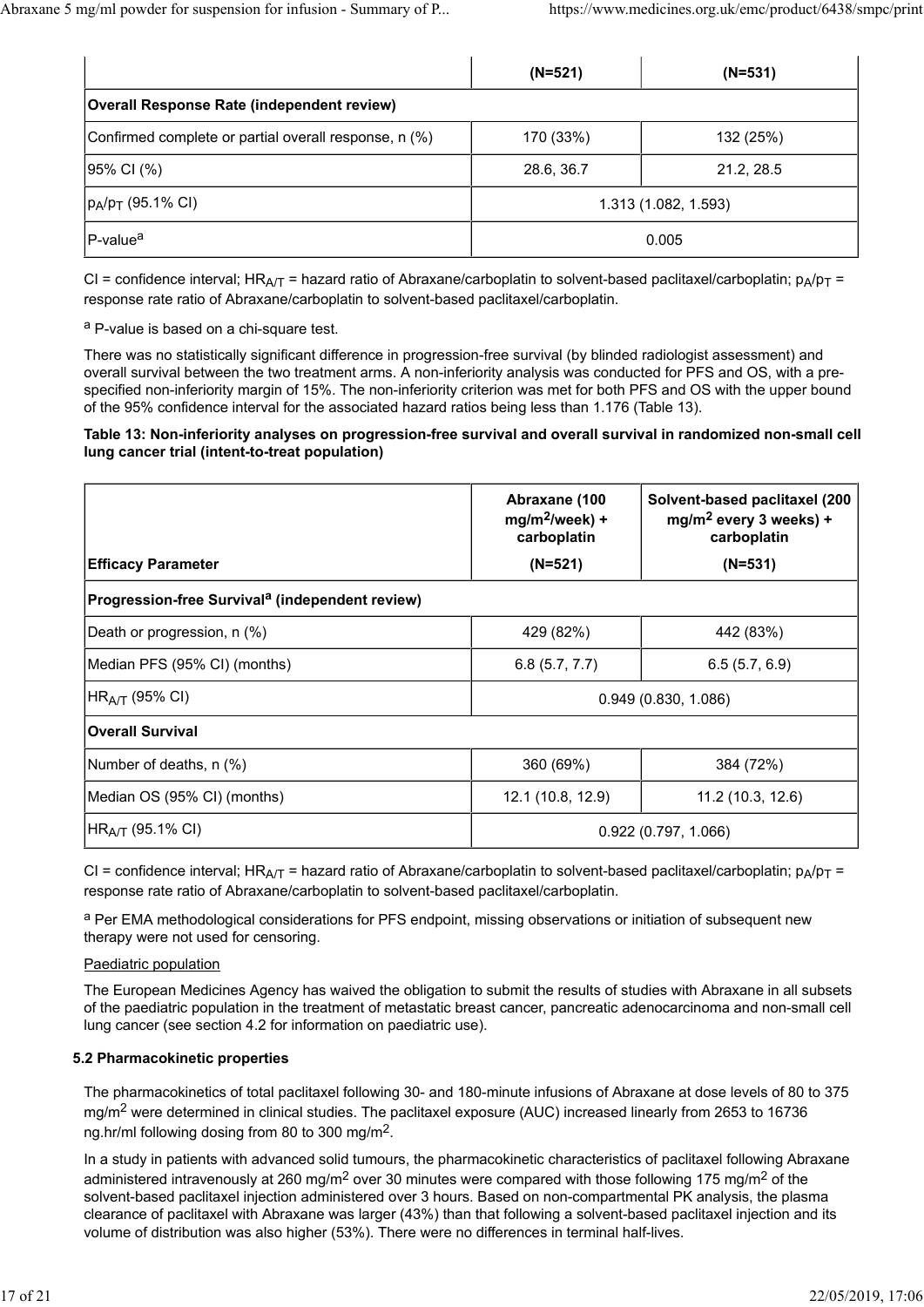In a repeat dose study with 12 patients receiving Abraxane administered intravenously at 260 mg/m<sup>2</sup>, intrapatient variability in AUC was 19% (range = 3.21%-37.70%). There was no evidence for accumulation of paclitaxel with multiple treatment courses.

### **Distribution**

Following Abraxane administration to patients with solid tumours, paclitaxel is evenly distributed into blood cells and plasma and is highly bound to plasma proteins (94%).

The protein binding of paclitaxel following Abraxane was evaluated by ultrafiltration in a within-patient comparison study. The fraction of free paclitaxel was significantly higher with Abraxane (6.2%) than with solvent-based paclitaxel (2.3%). This resulted in significantly higher exposure to unbound paclitaxel with Abraxane compared with solvent-based paclitaxel, even though the total exposure is comparable. This is possibly due to paclitaxel not being trapped in Cremophor EL micelles as with solvent-based paclitaxel. Based on the published literature, *in vitro* studies of binding to human serum proteins, (using paclitaxel at concentrations ranging from 0.1 to 50 µg/ml), indicate that the presence of cimetidine, ranitidine, dexamethasone, or diphenhydramine did not affect protein binding of paclitaxel.

Based on population pharmacokinetic analysis, the total volume of distribution is approximately 1741 L; the large volume of distribution indicates extensive extravascular distribution and/or tissue binding of paclitaxel.

### Biotransformation and elimination

Based on the published literature, *in vitro* studies with human liver microsomes and tissue slices show that paclitaxel is metabolised primarily to 6α-hydroxypaclitaxel; and to two minor metabolites, 3'-*p*-hydroxypaclitaxel and 6α-3' *p*-dihydroxypaclitaxel. The formation of these hydroxylated metabolites is catalysed by CYP2C8, CYP3A4, and both CYP2C8 and CYP3A4 isoenzymes, respectively.

In patients with metastatic breast cancer, after a 30-minute infusion of Abraxane at 260 mg/m<sup>2</sup>, the mean value for cumulative urinary excretion of unchanged active substance accounted for 4% of the total administered dose with less than 1% as the metabolites 6α-hydroxypaclitaxel and 3'-*p*-hydroxypaclitaxel, indicating extensive non-renal clearance. Paclitaxel is principally eliminated by hepatic metabolism and biliary excretion.

At the clinical dose range of 80 to 300 mg/m<sup>2</sup>, the mean plasma clearance of paclitaxel ranges from 13 to 30 L/h/m<sup>2</sup>, and the mean terminal half-life ranges from 13 to 27 hours.

### Hepatic impairment

The effect of hepatic impairment on population pharmacokinetics of Abraxane was studied in patients with advanced solid tumours. This analysis included patients with normal hepatic function (n=130), and pre-existing mild (n=8), moderate (n=7), or severe (n=5) hepatic impairment (according to NCI Organ Dysfunction Working Group criteria). The results show that mild hepatic impairment (total bilirubin >1 to ≤1.5 x ULN) has no clinically important effect on pharmacokinetics of paclitaxel. Patients with moderate (total bilirubin >1.5 to ≤3 x ULN) or severe (total bilirubin >3 to ≤5 x ULN) hepatic impairment have a 22% to 26% decrease in the maximum elimination rate of paclitaxel and approximately 20% increase in mean paclitaxel AUC compared with patients with normal hepatic function. Hepatic impairment has no effect on mean paclitaxel C<sub>max</sub>. In addition, elimination of paclitaxel shows an inverse correlation with total bilirubin and a positive correlation with serum albumin.

Pharmacokinetic/pharmacodynamic modeling indicates that there is no correlation between hepatic function (as indicated by the baseline albumin or total bilirubin level) and neutropenia after adjusting for Abraxane exposure.

Pharmacokinetic data are not available for patients with total bilirubin >5 x ULN or for patients with metastatic adenocarcinoma of the pancreas (see section 4.2).

### Renal impairment

Population pharmacokinetic analysis included patients with normal renal function (n=65), and pre-existing mild (n=61), moderate (n=23), or severe (n=l) renal impairment (according to draft FDA guidance criteria 2010). Mild to moderate renal impairment (creatinine clearance ≥30 to <90 ml/min) has no clinically important effect on the maximum elimination rate and systemic exposure (AUC and C<sub>max</sub>) of paclitaxel. Pharmacokinetic data are insufficient for patients with severe renal impairment and not available for patients with end stage kidney disease.

### Older people

Population pharmacokinetic analysis for Abraxane included patients with ages ranging from 24 to 85 years old and shows that age does not significantly influence the maximum elimination rate and systemic exposure (AUC and  $C_{\text{max}}$ ) of paclitaxel.

Pharmacokinetic/pharmacodynamic modelling using data from 125 patients with advanced solid tumours indicates that patients ≥ 65 years of age may be more susceptible to development of neutropenia within the first treatment cycle, although the plasma paclitaxel exposure is not affected by age.

### Other intrinsic factors

Population pharmacokinetic analyses for Abraxane indicate that gender, race (Asian vs. White), and type of solid tumours do not have a clinically important effect on systemic exposure (AUC and  $C_{\text{max}}$ ) of paclitaxel. Patients weighing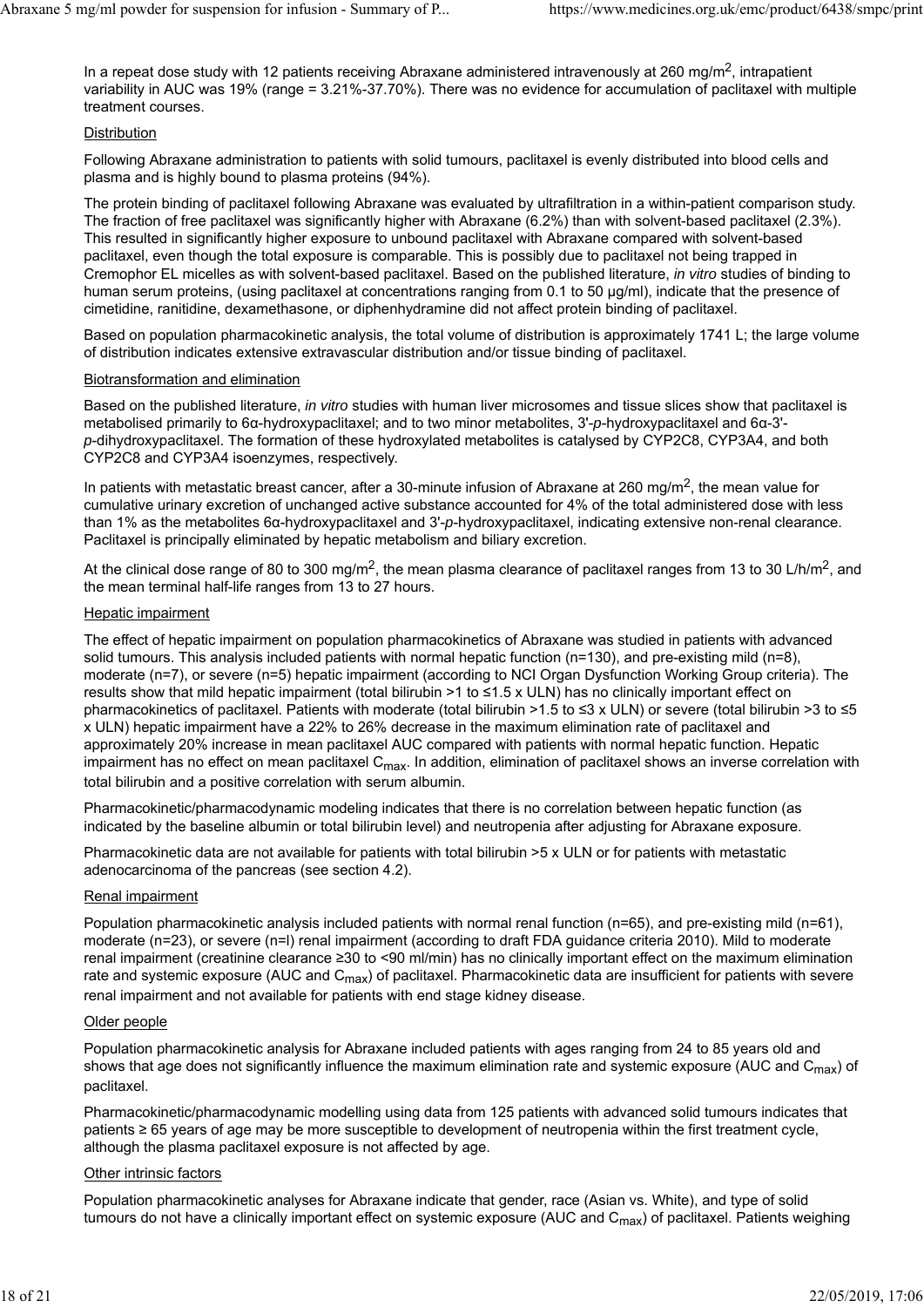50 kg had paclitaxel AUC approximately 25% lower than those weighing 75 kg. The clinical relevance of this finding is uncertain.

### **5.3 Preclinical safety data**

The carcinogenic potential of paclitaxel has not been studied. However, based on the published literature, paclitaxel is a potentially carcinogenic and genotoxic agent at clinical doses, based upon its pharmacodynamic mechanism of action. Paclitaxel has been shown to be clastogenic *in vitro* (chromosome aberrations in human lymphocytes) and *in vivo* (micronucleus test in mice). Paclitaxel has been shown to be genotoxic *in vivo* (micronucleus test in mice), but it did not induce mutagenicity in the Ames test or the Chinese hamster ovary/hypoxanthine-guanine phosphoribosyl transferase (CHO/HGPRT) gene mutation assay.

Paclitaxel at doses below the human therapeutic dose was associated with low fertility when administered prior and during mating in male and female rats and foetal toxicity in rats. Animal studies with Abraxane showed non-reversible, toxic effects on the male reproductive organs at clinically relevant exposure levels.

Paclitaxel and/or its metabolites were excreted into the milk of lactating rats. Following intravenous administration of radiolabelled paclitaxel to rats on days 9 to 10 postpartum, concentrations of radioactivity in milk were higher than in plasma and declined in parallel with the plasma concentrations.

# **6. Pharmaceutical particulars**

### **6.1 List of excipients**

Human albumin solution (containing sodium, sodium caprylate and N-acetyl DL tryptophanate).

### **6.2 Incompatibilities**

This medicinal product must not be mixed with other medicinal products except those mentioned in section 6.6.

### **6.3 Shelf life**

Unopened vials

3 years

Stability of reconstituted suspension in the vial

Chemical and physical in-use stability has been demonstrated for 24 hours at 2°C-8°C in the original carton, protected from light.

#### Stability of the reconstituted suspension in the infusion bag

Chemical and physical in-use stability has been demonstrated for 24 hours at 2°C-8°C followed by 4 hours at 25°C, protected from light.

However, from a microbiological point of view, unless the method of reconstituting and filling of the infusion bags precludes the risks of microbial contamination, the product should be used immediately after reconstitution and filling of the infusion bags.

If not used immediately, in-use storage times and conditions are the responsibility of the user.

The total combined storage time of reconstituted medicinal product in the vial and in the infusion bag when refrigerated and protected from light is 24 hours. This may be followed by storage in the infusion bag for 4 hours below 25°C.

### **6.4 Special precautions for storage**

#### Unopened vials

Keep the vial in the outer carton in order to protect from light. Neither freezing nor refrigeration adversely affects the stability of the product. This medicinal product does not require any special temperature storage conditions.

#### Reconstituted suspension

For storage conditions after reconstitution of the medicinal product, see section 6.3.

### **6.5 Nature and contents of container**

50 ml vial (type 1 glass) with a stopper (butyl rubber), with an overseal (aluminium), containing 100 mg of paclitaxel formulated as albumin bound nanoparticles.

100 ml vial (type 1 glass) with a stopper (butyl rubber), with an overseal (aluminium), containing 250 mg of paclitaxel formulated as albumin bound nanoparticles.

Pack size of one vial.

### **6.6 Special precautions for disposal and other handling**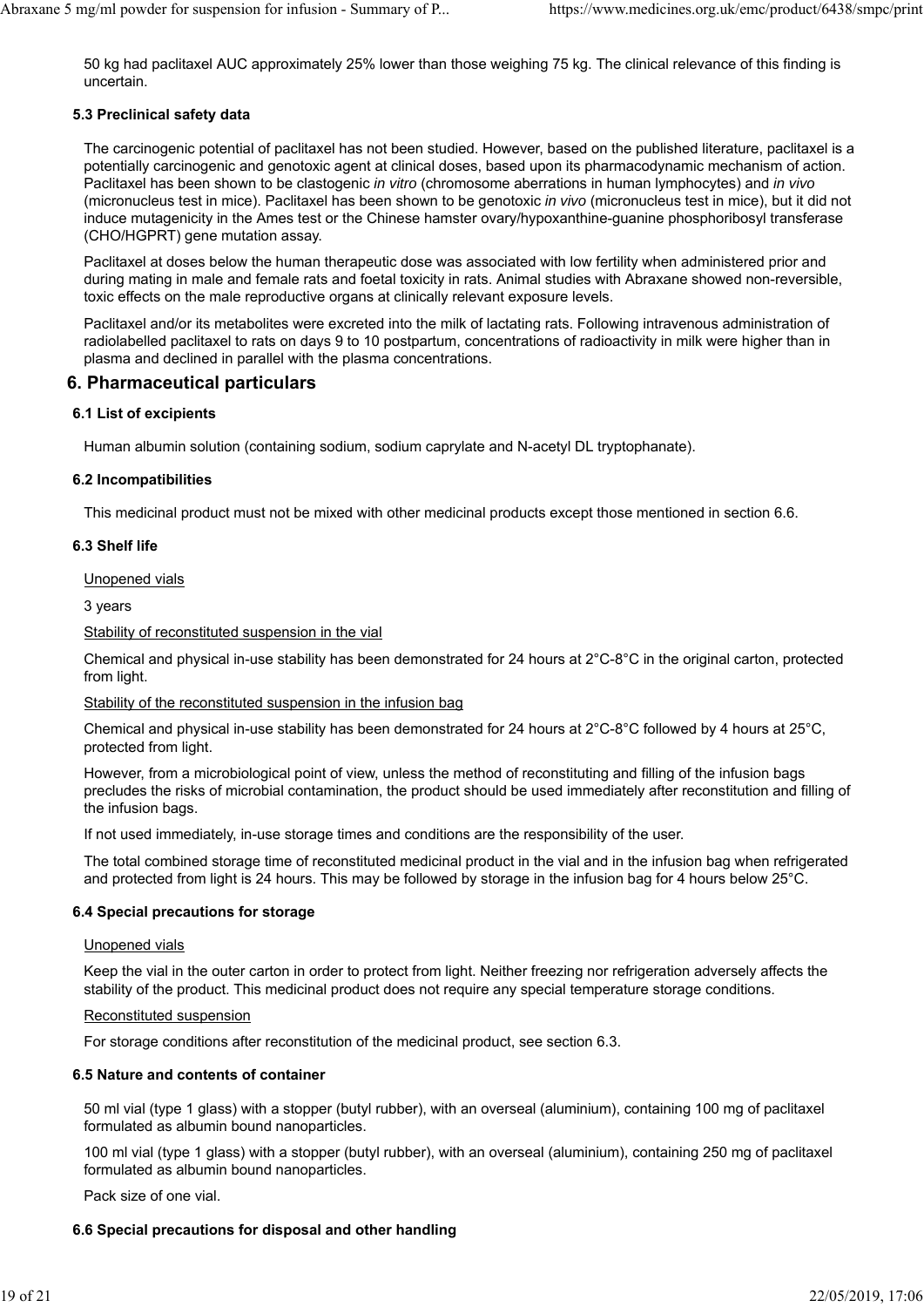#### Preparation and administration precautions

Paclitaxel is a cytotoxic anticancer medicinal product and, as with other potentially toxic compounds, caution should be exercised in handling Abraxane. The use of gloves, goggles and protective clothing is recommended. If the suspension contacts the skin, the skin should be washed immediately and thoroughly with soap and water. If it contacts mucous membranes, the membranes should be flushed thoroughly with water. Abraxane should only be prepared and administered by personnel appropriately trained in the handling of cytotoxic agents. Pregnant staff should not handle Abraxane.

Given the possibility of extravasation, it is advisable to closely monitor the infusion site for possible infiltration during administration of the medicinal product. Limiting the infusion of Abraxane to 30 minutes, as directed, reduces the likelihood of infusion-related reactions.

#### Reconstitution and administration of the product

Abraxane is supplied as a sterile lyophilised powder for reconstitution before use. After reconstitution, each ml of suspension contains 5 mg of paclitaxel formulated as albumin bound nanoparticles.

100 mg vial: Using a sterile syringe, 20 ml of sodium chloride 9 mg/ml (0.9%) solution for infusion should slowly be injected into a vial of Abraxane over a minimum of 1 minute.

250 mg vial: Using a sterile syringe, 50 ml of sodium chloride 9 mg/ml (0.9%) solution for infusion should slowly be injected into a vial of Abraxane over a minimum of 1 minute.

The solution should be directed onto the inside wall of the vial. The solution should not be injected directly onto the powder as this will result in foaming.

Once the addition is complete, the vial should be allowed to stand for a minimum of 5 minutes to ensure proper wetting of the solid. Then, the vial should gently and slowly be swirled and/or inverted for at least 2 minutes until complete resuspension of any powder occurs. The generation of foam must be avoided. If foaming or clumping occurs, the solution must stand for at least 15 minutes until foam subsides.

The reconstituted suspension should be milky and homogenous without visible precipitates. Some settling of the reconstituted suspension may occur. If precipitates or settling are visible, the vial should be gently inverted again to ensure complete resuspension prior to use.

Inspect the suspension in the vial for particulate matter. Do not administer the reconstituted suspension if particulate matter is observed in the vial.

The exact total dosing volume of 5 mg/ml suspension required for the patient should be calculated and the appropriate amount of reconstituted Abraxane should be injected into an empty, sterile, PVC or non-PVC type intravenous bag.

The use of medical devices containing silicone oil as a lubricant (i.e. syringes and IV bags) to reconstitute and administer Abraxane may result in the formation of proteinaceous strands. Administer Abraxane using an infusion set incorporating a 15 µm filter to avoid administration of these strands. Use of a 15 µm filter removes strands and does not change the physical or chemical properties of the reconstituted product.

Use of filters with a pore size less than 15 µm may result in blockage of the filter.

The use of specialized di(2-ethylhexyl)phthalate (DEHP)-free solution containers or administration sets is not necessary to prepare or administer Abraxane infusions.

Following administration, it is recommended that the intravenous line be flushed with sodium chloride 9 mg/ml (0.9%) solution for injection to ensure administration of the complete dose.

Any unused product or waste material should be disposed of in accordance with local requirements.

### **7. Marketing authorisation holder**

Celgene Europe BV

Winthontlaan 6 N

3526KV Utrecht

**Netherlands** 

### **8. Marketing authorisation number(s)**

EU/1/07/428/001

EU/1/07/428/002

### **9. Date of first authorisation/renewal of the authorisation**

Date of first authorisation: 11 January 2008

Date of latest renewal: 14 January 2013

# **10. Date of revision of the text**

**30th July 2018**